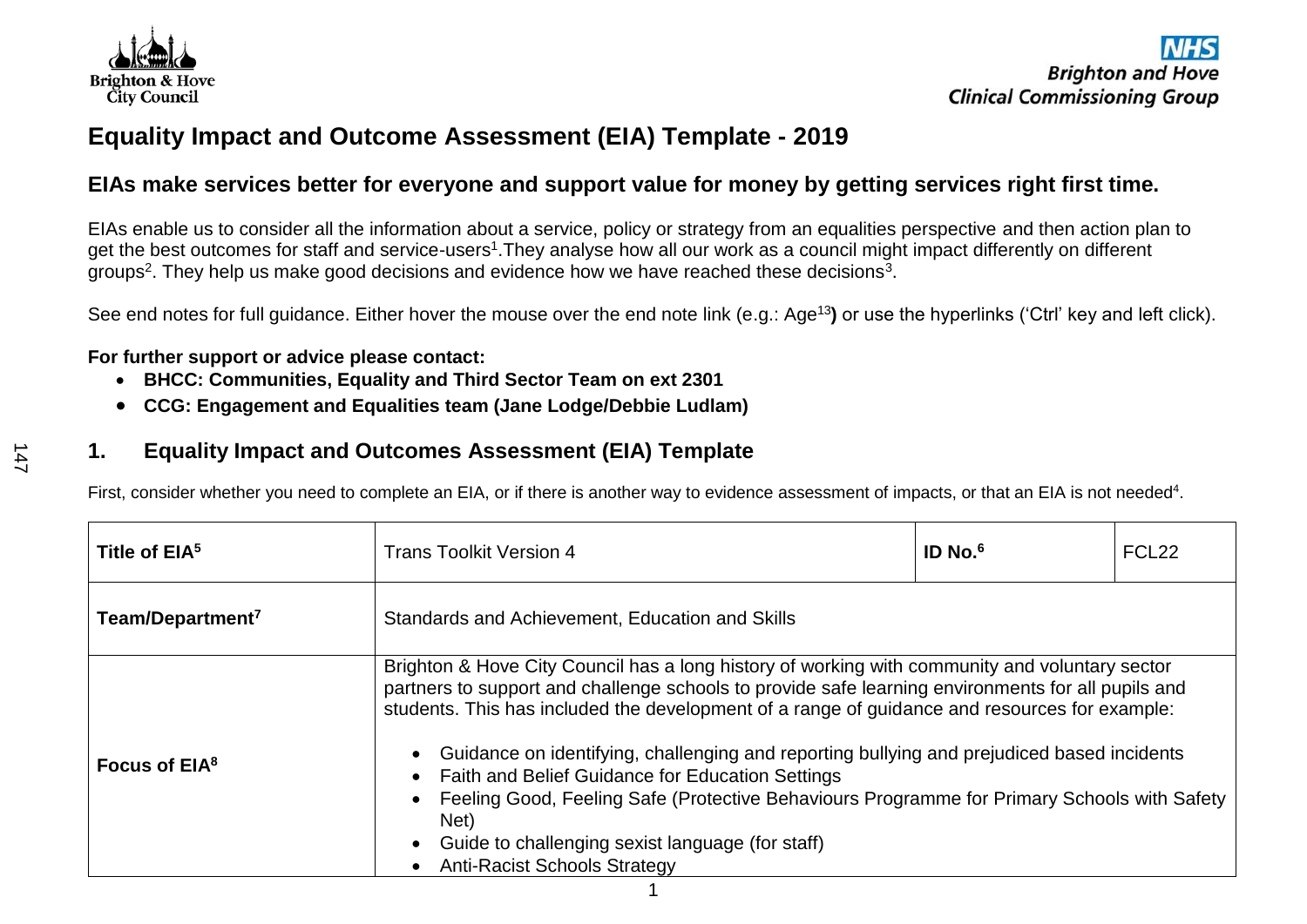| Education settings can choose which of these to apply to policy and practice within their communities.                                                                                                                                                                                                                                                                                                                                                                                                                                                                                                                                                                                                                                                                                                                              |
|-------------------------------------------------------------------------------------------------------------------------------------------------------------------------------------------------------------------------------------------------------------------------------------------------------------------------------------------------------------------------------------------------------------------------------------------------------------------------------------------------------------------------------------------------------------------------------------------------------------------------------------------------------------------------------------------------------------------------------------------------------------------------------------------------------------------------------------|
| Since the early 2000s, the Equality & Anti-Bullying and PSHE Services have published resources for<br>schools for use in PSHE which explored issues of sexual orientation and gender stereotyping. Work to<br>challenge prejudiced language gained momentum in 2010 with the publication of a Safe Spaces<br>Leaflet which provided scripts for challenging homophobic language. This was provided to schools<br>alongside staff training and Allsorts Youth Project supported with workshops for secondary aged<br>students.                                                                                                                                                                                                                                                                                                       |
| In 2012 Brighton & Hove were placed first in Stonewall's Education Equality Index in recognition of<br>work done with schools to prevent and challenge homophobic bullying. At this time, perhaps because<br>of the strength of practice related to anti-homophobic bullying a small number of primary and<br>secondary schools began contacting the local authority about children and young people who were<br>saying that their gender identity did not align with their gender registered at birth. Schools were asking<br>questions about how to support this child and their family and how to ensure that the school was able<br>to respond to any changes related to name, pronouns and dress.                                                                                                                              |
| In 2013 the Brighton & Hove Trans Equality Scrutiny Panel set out to ask: what needs to be done to<br>make things fairer for trans people to live, work and socialise in the city? Panel members listened to<br>trans people's stories of discrimination, disadvantage, transphobia and invisibility. Their final report<br>made a number of recommendations, one of which was to conduct a full needs assessment to<br>understand the extent of the issues. Extensive qualitative and quantitative research took place led by<br>NHS and Brighton & Hove City Council in partnership with University of Brighton and Community and<br>Voluntary Sector organisations in the city. The Trans Needs assessment report was published in 2015<br>with a recommendation for work in schools to support trans children and young people. |
| Allsorts Youth Project appointed its first trans youth workers in 2012 and were then able to offer trans<br>awareness training to teachers and school staff in school. The response from school staff was positive<br>and the feedback was that more support was needed for staff and trans children and young people.<br>The council decided to write a guidance to support schools that would also build on the good practice<br>already in place to challenge homophobia and biphobia. At that time there were only two documents<br>that offered similar – one from GIRES and another from Cornwall. We used these to support us in<br>developing the first version of the Toolkit. The approach was informed by:<br>• The Equality Act 2010                                                                                    |
| The expertise and lived experience of trans adults at Allsorts<br>• The experience of trans young people accessing Allsorts' services                                                                                                                                                                                                                                                                                                                                                                                                                                                                                                                                                                                                                                                                                               |
|                                                                                                                                                                                                                                                                                                                                                                                                                                                                                                                                                                                                                                                                                                                                                                                                                                     |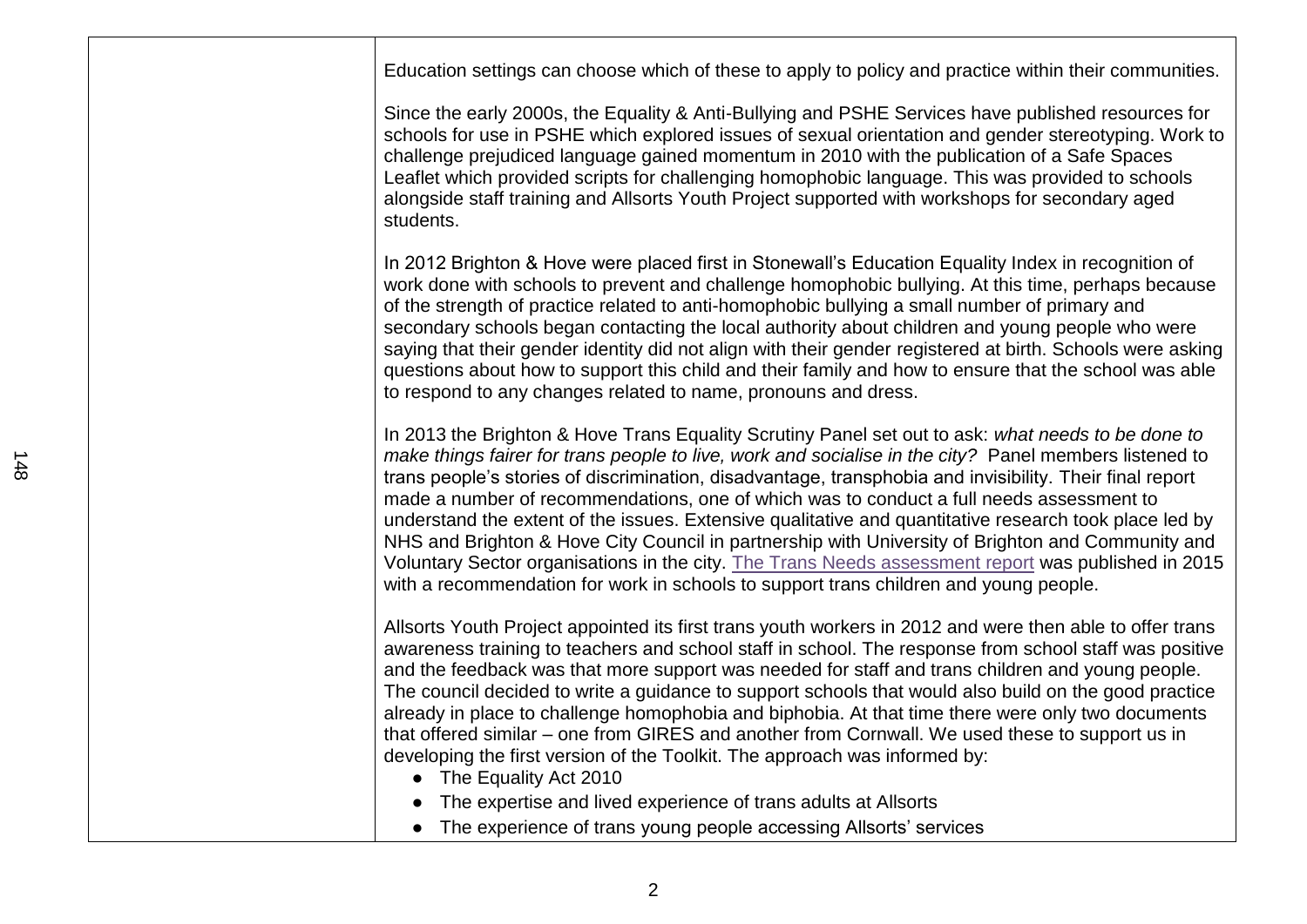| • The needs of staff in schools and their experience of what worked to ensure all young people                                                                                                                                                                                                                                                                                                                                          |
|-----------------------------------------------------------------------------------------------------------------------------------------------------------------------------------------------------------------------------------------------------------------------------------------------------------------------------------------------------------------------------------------------------------------------------------------|
| felt included in the school community                                                                                                                                                                                                                                                                                                                                                                                                   |
| • DCSF Sexist and sexual bullying guidance, 2009                                                                                                                                                                                                                                                                                                                                                                                        |
| <b>Consultation with GIRES and Gendered Intelligence</b>                                                                                                                                                                                                                                                                                                                                                                                |
| Brighton & Hove Trans Needs Assessment 2015                                                                                                                                                                                                                                                                                                                                                                                             |
| Since the publication of the first Toolkit in 2013, the contents have been regularly reviewed looking at<br>new evidence that emerges.                                                                                                                                                                                                                                                                                                  |
| In 2017, Stonewall published 'The Stonewall School Report; the experiences of lesbian, gay, bi and<br>trans young people in Britain's schools', which continued to highlight the difficult experiences and<br>needs of LGBT young people. Our Toolkit has also been informed by other research and reports as<br>outlined in the appendix in the Toolkit.                                                                               |
| We have welcomed contributions and feedback on our Toolkit. We have been reflective about the<br>needs of other groups and given clear messages about how in best practice trans inclusive work is<br>underpinned by work which promotes equality, challenges gender stereotypes and does not condone<br>sexist and sexual bullying and harassment. We have also added to the Toolkit to ensure it takes an<br>intersectional approach. |
| The Toolkit has been used by:                                                                                                                                                                                                                                                                                                                                                                                                           |
| • A range of local authorities<br>Signposted to by national organisations at different times - Stonewall, The Proud Trust, Sex<br>Education Forum and teaching unions<br>• Shared on platforms such as The Key for School Leaders<br>Recommended by NHS UK - Gender Identity Development Service                                                                                                                                        |
| In 2019, Brighton & Hove City Council was awarded gold in Stonewall's Children and Young People<br>Services (CYPS) Champion award.                                                                                                                                                                                                                                                                                                      |
| The need for this Toolkit remains as there is no national agreed guidance or guidance written by the<br>Department for Education or Equality Office.                                                                                                                                                                                                                                                                                    |
| The Trans Inclusion Schools Toolkit was written in response to identified needs of trans children and<br>young people, as for example the 'Faith and Belief Guidance for Education Settings' was informed by<br>needs of pupils and students of faith and schools asking how best to support them.                                                                                                                                      |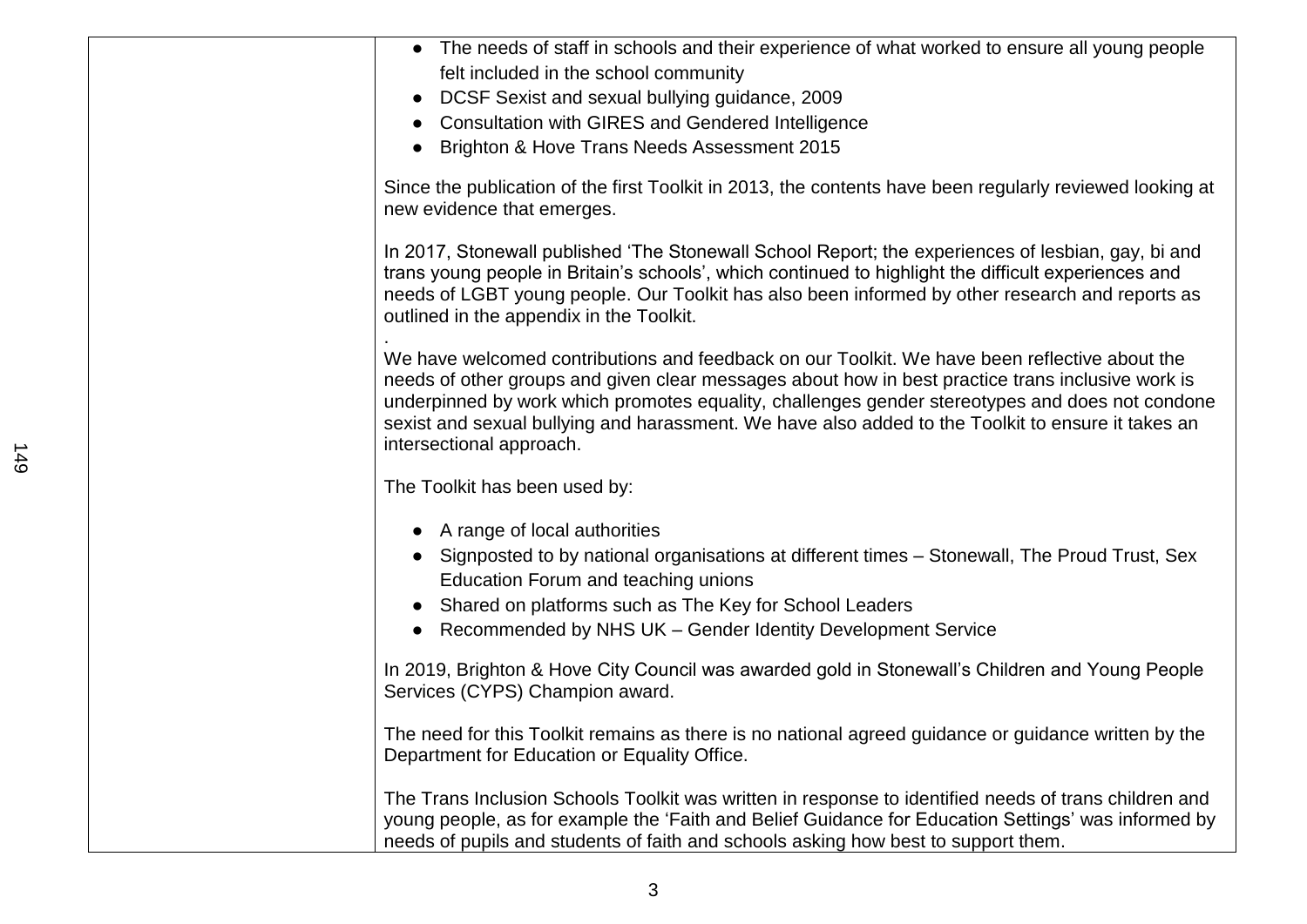| The consultation on version 4 of the Toolkit showed that there were concerns related to the potential<br>impact of the Toolkit on other groups. This EIA document describes and aims to address these<br>concerns, by clarifying what has been included in the Toolkit to ensure balance of needs of pupils and<br>students at a school level. |
|------------------------------------------------------------------------------------------------------------------------------------------------------------------------------------------------------------------------------------------------------------------------------------------------------------------------------------------------|
|                                                                                                                                                                                                                                                                                                                                                |

# **2. Update on previous EIA and outcomes of previous actions<sup>9</sup>**

| What actions did you plan last time?<br>(List them from the previous EIA)                                            | What improved as a result?<br>What outcomes have these actions<br>achieved?                                                                                                                                                                                                                                                          | What further actions do you need to<br>take? (add these to the Action plan below)                  |
|----------------------------------------------------------------------------------------------------------------------|--------------------------------------------------------------------------------------------------------------------------------------------------------------------------------------------------------------------------------------------------------------------------------------------------------------------------------------|----------------------------------------------------------------------------------------------------|
| As explained in section 1, the 2013 / 2014<br>Trans Inclusion Schools Toolkit was an<br>outcome of identified needs. | Schools were reassured to have guidance.<br>Parents and carers of trans children and<br>young people attending Allsorts' parents<br>group reported positively about support<br>being provided in schools.                                                                                                                            | Continual review of the Toolkit to ensure it<br>reflects changes in guidance and<br>understanding. |
| Second edition of the Trans Inclusion<br>Schools Toolkit (2017) resulting from<br>feedback from schools              | Additions were made in response to<br>questions and requests from schools:<br>Policy development<br>Auditing and reviewing the whole<br>school environment<br>Transfer from primary to secondary<br>school<br>Non-binary children and young<br>people                                                                                | Continual review of the Toolkit to ensure it<br>reflects changes in guidance and<br>understanding. |
| Third edition of the Trans Inclusion Schools<br>Toolkit (2018) resulting from feedback                               | Small changes were made to content and<br>language used particularly in the following<br>areas:<br>Supporting gender questioning<br>children and young people in a child<br>and young person led way<br>Promoting gender equality and<br>ensuring environments that are free<br>from bullying and harassment for all<br>Safeguarding | Continual review of the Toolkit to ensure it<br>reflects changes in guidance and<br>understanding. |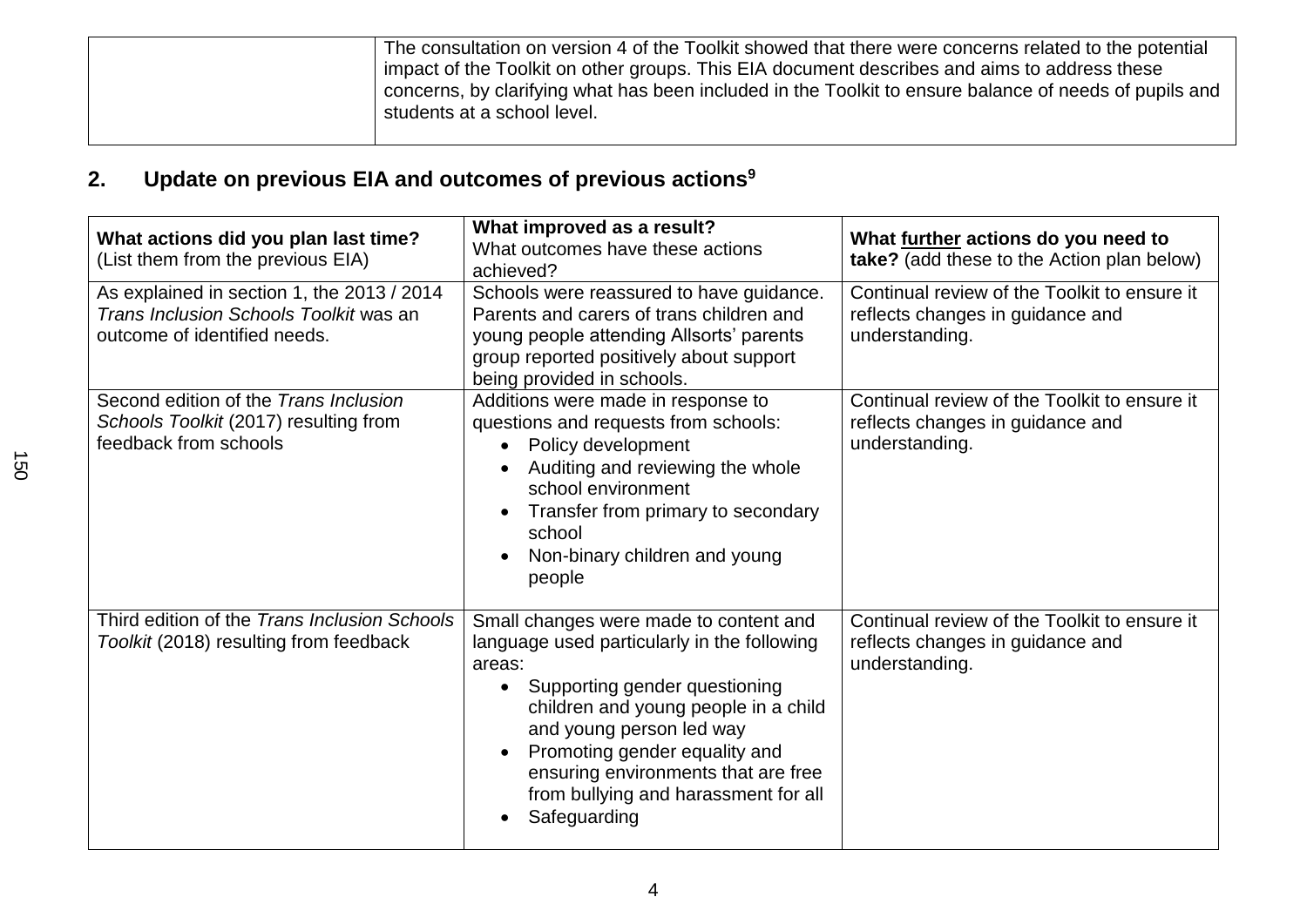# **3. Review of information, equality analysis and potential actions**

| <b>Groups to assess</b> | What do you know <sup>10</sup> ?<br>Summary of data about<br>your service-users and/or<br>staff                                                                          | What do people tell<br>$\gamma$ ou <sup>11</sup> ?<br>Summary of service-user<br>and/or staff feedback                                                                                                                                                                                                                                                                                                                                       | What does this mean <sup>12</sup> ?<br>Impacts identified from<br>data and feedback<br>(actual and potential)                                                                                                                                                                                                                                                                              | What can you do <sup>13</sup> ?<br>All potential actions to:<br>• advance equality of<br>opportunity,<br>• eliminate<br>discrimination, and<br>• foster good relations                                                                                                                                                                                                                                                                                                 |
|-------------------------|--------------------------------------------------------------------------------------------------------------------------------------------------------------------------|----------------------------------------------------------------------------------------------------------------------------------------------------------------------------------------------------------------------------------------------------------------------------------------------------------------------------------------------------------------------------------------------------------------------------------------------|--------------------------------------------------------------------------------------------------------------------------------------------------------------------------------------------------------------------------------------------------------------------------------------------------------------------------------------------------------------------------------------------|------------------------------------------------------------------------------------------------------------------------------------------------------------------------------------------------------------------------------------------------------------------------------------------------------------------------------------------------------------------------------------------------------------------------------------------------------------------------|
| Age <sup>14</sup>       | The Trans Toolkit has<br>been written for use in<br>infant, junior, primary,<br>secondary and special<br>schools. It will also be<br>shared with sixth form<br>colleges. | In the online consultation<br>(March 2021), there was<br>a criticism made that<br>guidance was not<br>provided to support trans<br>and non-binary staff.<br>25% of parents of<br>primary age pupils<br>thought the Toolkit was<br>not important (March 21)<br>and this is the group<br>which show highest<br>levels of disagreement<br>with the approach taken.<br>Comments show concern<br>about the "indoctrination"<br>of young children. | There is no evidence of<br>harm being done to<br>primary age children<br>since the Toolkit was<br>introduced in 2014.<br>However, more needs to<br>be done to reassure and<br>explain to parents what<br>trans inclusive practice<br>looks like in primary<br>settings. There is no<br>change to the key<br>principles in the Toolkit<br>as the advice is relevant<br>to primary settings. | A paragraph about trans<br>staff has been added to<br>the Toolkit.<br>The Trans Toolkit is clear<br>that the role of schools is<br>to work with each child<br>on an individual basis in<br>partnership with parents<br>and carers when possible<br>and without making<br>assumptions.<br>The PSHE curriculum at<br>primary age is concerned<br>with work to challenge<br>gender stereotypes and<br>to represent the diversity<br>that is within school<br>communities. |
| <b>Disability</b>       | LGBT disabled pupils are<br>more likely to experience<br>homophobic, biphobic<br>and transphobic bullying<br>than non-disabled LGBT<br>pupils (60 per cent               | A parent of an ASC child<br>warned that the lack of<br>understanding of social<br>constructs (i.e. gender)<br>is causing some young<br>people confusion and                                                                                                                                                                                                                                                                                  | More research is<br>needed <sup>1</sup> to understand<br>relationship between<br>ASC and gender identity.<br>This section of the                                                                                                                                                                                                                                                           | We have reviewed the<br>information in the Toolkit<br>related to young people<br>with Special Educational<br><b>Needs and Disabilities</b><br>and have:                                                                                                                                                                                                                                                                                                                |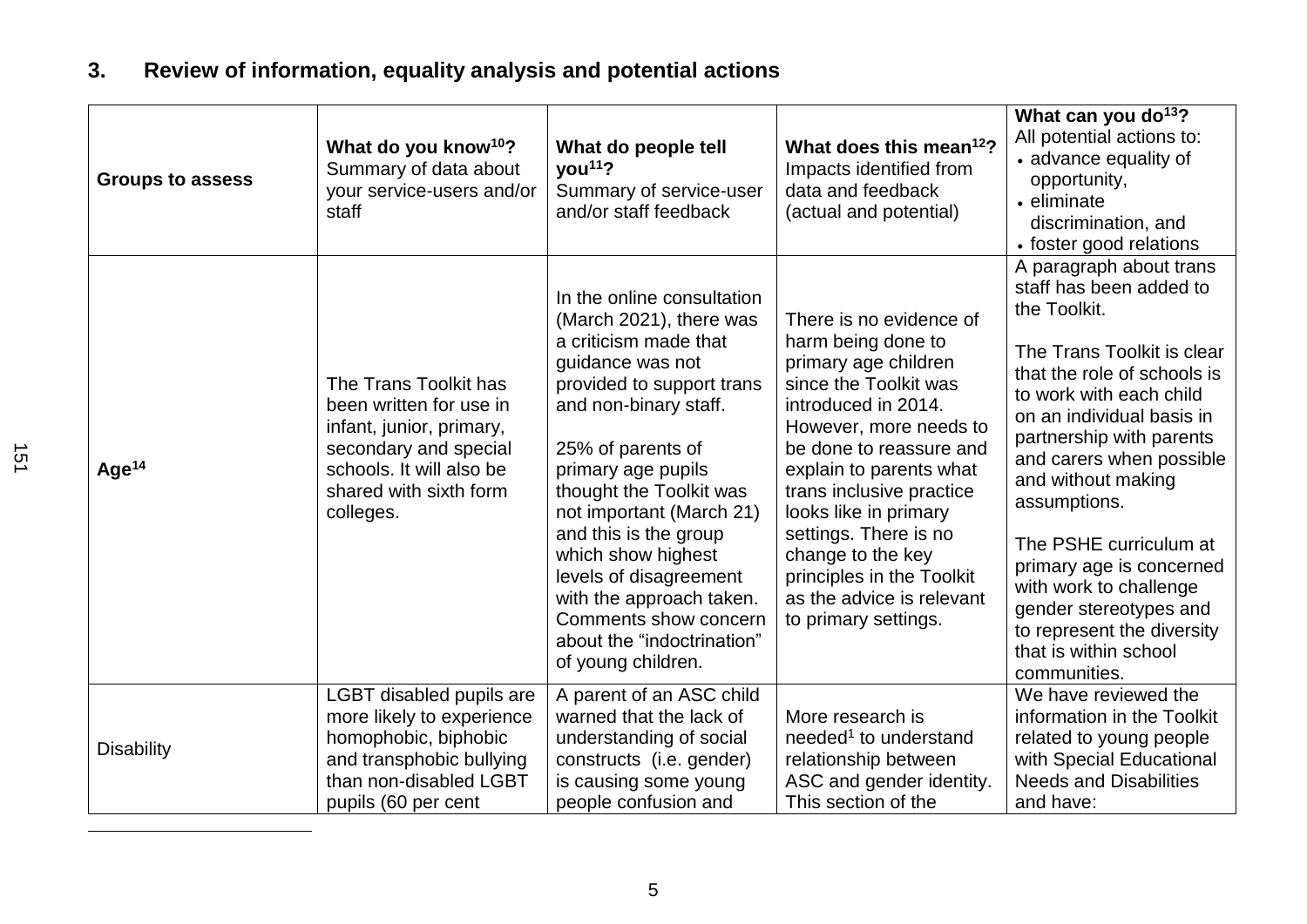| <b>Groups to assess</b> | What do you know <sup>10</sup> ?<br>Summary of data about<br>your service-users and/or<br>staff                                                                                                                                        | What do people tell<br>$\gamma$ ou <sup>11</sup> ?<br>Summary of service-user<br>and/or staff feedback                                                                                                                                                                              | What does this mean <sup>12</sup> ?<br>Impacts identified from<br>data and feedback<br>(actual and potential) | What can you do <sup>13</sup> ?<br>All potential actions to:<br>• advance equality of<br>opportunity,<br>• eliminate<br>discrimination, and<br>• foster good relations                                                                                                                                                                                                                                                                                                                                                                                                                                                                                                |
|-------------------------|----------------------------------------------------------------------------------------------------------------------------------------------------------------------------------------------------------------------------------------|-------------------------------------------------------------------------------------------------------------------------------------------------------------------------------------------------------------------------------------------------------------------------------------|---------------------------------------------------------------------------------------------------------------|-----------------------------------------------------------------------------------------------------------------------------------------------------------------------------------------------------------------------------------------------------------------------------------------------------------------------------------------------------------------------------------------------------------------------------------------------------------------------------------------------------------------------------------------------------------------------------------------------------------------------------------------------------------------------|
|                         | compared to 43 per<br>$cent)1$ .<br>There is some evidence<br>to show a link between<br>gender dysphoria and<br>autism, and that autistic<br>people may be more<br>likely than other people to<br>have gender dysphoria <sup>2</sup> . | sometimes to identify as<br>trans, when in fact they<br>are simply not able to fit<br>in the 'traditional ' box.<br>The online consultation<br>(March 2021) raised<br>concern that children with<br>SEND might be<br>sanctioned for not<br>understanding about<br>trans identities. | guidance will need to be<br>regularly reviewed.                                                               | -signposted to the<br><b>National Autistic Society</b><br>which includes a page of<br>research related to ASC<br>and trans identities.<br>- recommends providing<br>individual support on<br>case by case basis that<br>does not make<br>assumptions and<br>signposts schools to ask<br>the council if further<br>support is needed<br>- explains that some<br>pupils with SEND may<br>need support in<br>understanding a range of<br>differences within the<br>school community.<br>Staff from Brighton &<br>Hove's Inclusion Support<br>Service are providing<br>training to schools on<br>supporting ASC trans<br>pupils and acknowledge<br>the potential range of |

<sup>&</sup>lt;sup>1</sup> Retrieved from [https://www.stonewall.org.uk/system/files/the\\_school\\_report\\_2017.pdf](https://www.stonewall.org.uk/system/files/the_school_report_2017.pdf)

152

<sup>&</sup>lt;sup>2</sup> Retrieved from <u>https://www.autism.org.uk/advice-and-guidance/what-is-autism/autism-and-gender-identity</u>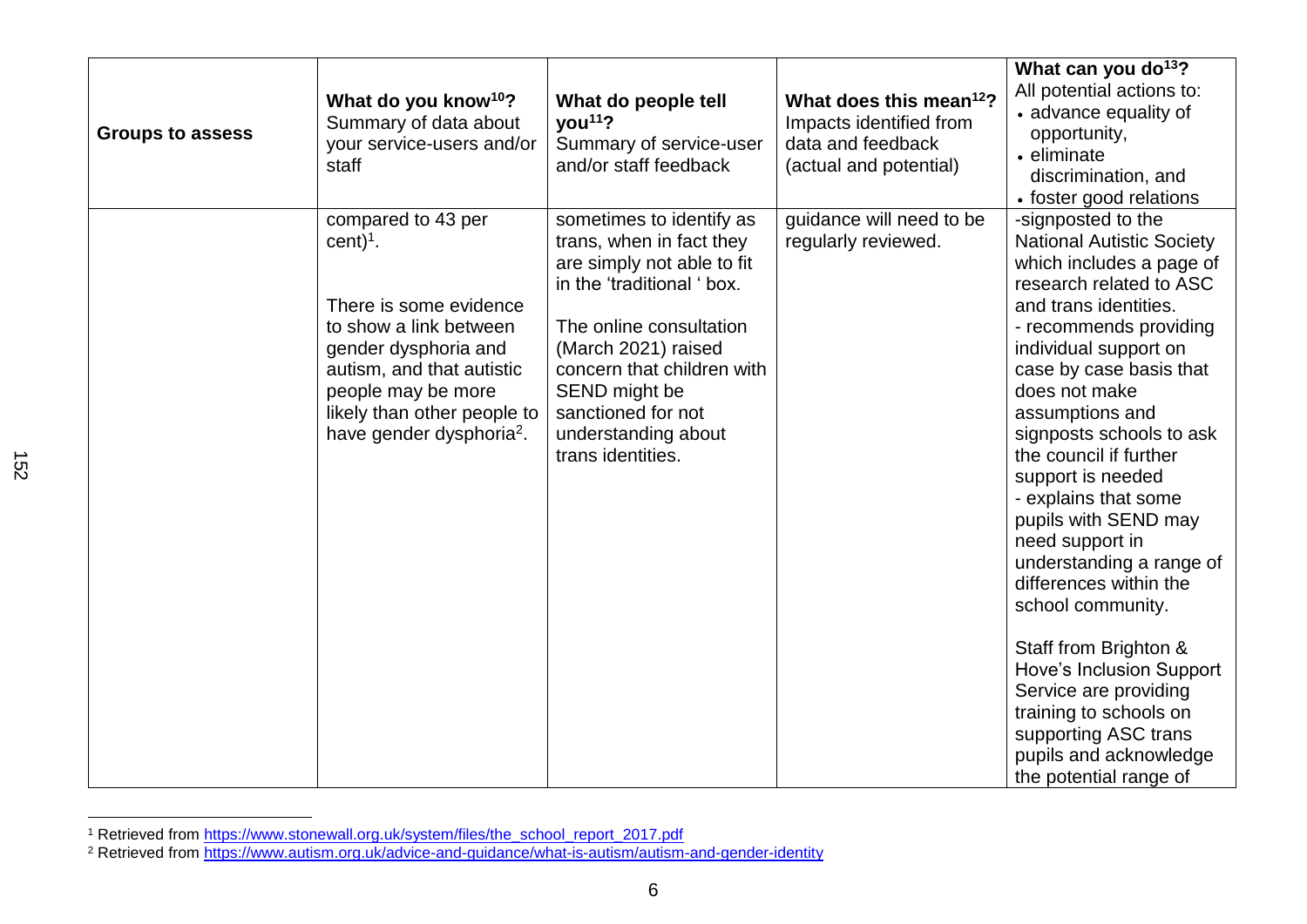| <b>Groups to assess</b>           | What do you know <sup>10</sup> ?<br>Summary of data about<br>your service-users and/or<br>staff                                                                                                                                                                                                                                                                                                                                                                  | What do people tell<br>you <sup>11</sup> ?<br>Summary of service-user<br>and/or staff feedback                                                                                                                                                                                                                                                                                                                                                                                           | What does this mean <sup>12</sup> ?<br>Impacts identified from<br>data and feedback<br>(actual and potential) | What can you do <sup>13</sup> ?<br>All potential actions to:<br>• advance equality of<br>opportunity,<br>• eliminate<br>discrimination, and<br>• foster good relations                                                                                                                                                                                         |
|-----------------------------------|------------------------------------------------------------------------------------------------------------------------------------------------------------------------------------------------------------------------------------------------------------------------------------------------------------------------------------------------------------------------------------------------------------------------------------------------------------------|------------------------------------------------------------------------------------------------------------------------------------------------------------------------------------------------------------------------------------------------------------------------------------------------------------------------------------------------------------------------------------------------------------------------------------------------------------------------------------------|---------------------------------------------------------------------------------------------------------------|----------------------------------------------------------------------------------------------------------------------------------------------------------------------------------------------------------------------------------------------------------------------------------------------------------------------------------------------------------------|
|                                   |                                                                                                                                                                                                                                                                                                                                                                                                                                                                  |                                                                                                                                                                                                                                                                                                                                                                                                                                                                                          |                                                                                                               | reasons for the larger<br>numbers of trans young<br>people who are ASC.<br>School based workshops<br>delivered by Allsorts<br>Youth Project will support<br>secondary age student<br>understanding of LGBT<br>identities and the impacts<br>of LGBT bullying.                                                                                                  |
| Gender reassignment <sup>15</sup> | Trans pupils are at<br>particular risk of bullying:<br>half (51 per cent) are<br>bullied at school for being<br>trans. One in three trans<br>pupils (33 per cent) -<br>don't feel safe in their<br>school. More than two in<br>five trans pupils (44 per<br>cent) say that staff at<br>their school are not<br>familiar with the term<br>'trans' and what it means.<br>More than four in five<br>trans young people (84<br>per cent) have<br>deliberately harmed | Young people<br>interviewed in focus<br>groups (March 2021) fed<br>back that there was<br>inconsistency in school<br>staff understanding of<br>trans issues, that<br>negative 'banter' was<br>experienced by trans<br>pupils and students along<br>with not using correct<br>names and pronouns.<br>"Some people can be<br>nasty and then people<br>should be dealt with as<br>trans children shouldn't<br>have to deal with hate<br>and discrimination". Year<br>10 survey, March 2021. | There is a continued<br>need for the Trans<br><b>Inclusion Schools Toolkit</b>                                | The review of the Toolkit:<br>-clarified the definition of<br>trans pupils and students<br>able to access single sex<br>spaces (Using language<br>of Equality Act and DfE<br>Advice for schools)<br>- further emphasised that<br>schools are not involved<br>in medical transition<br>- clarified safeguarding<br>procedures for trans<br>pupils and students. |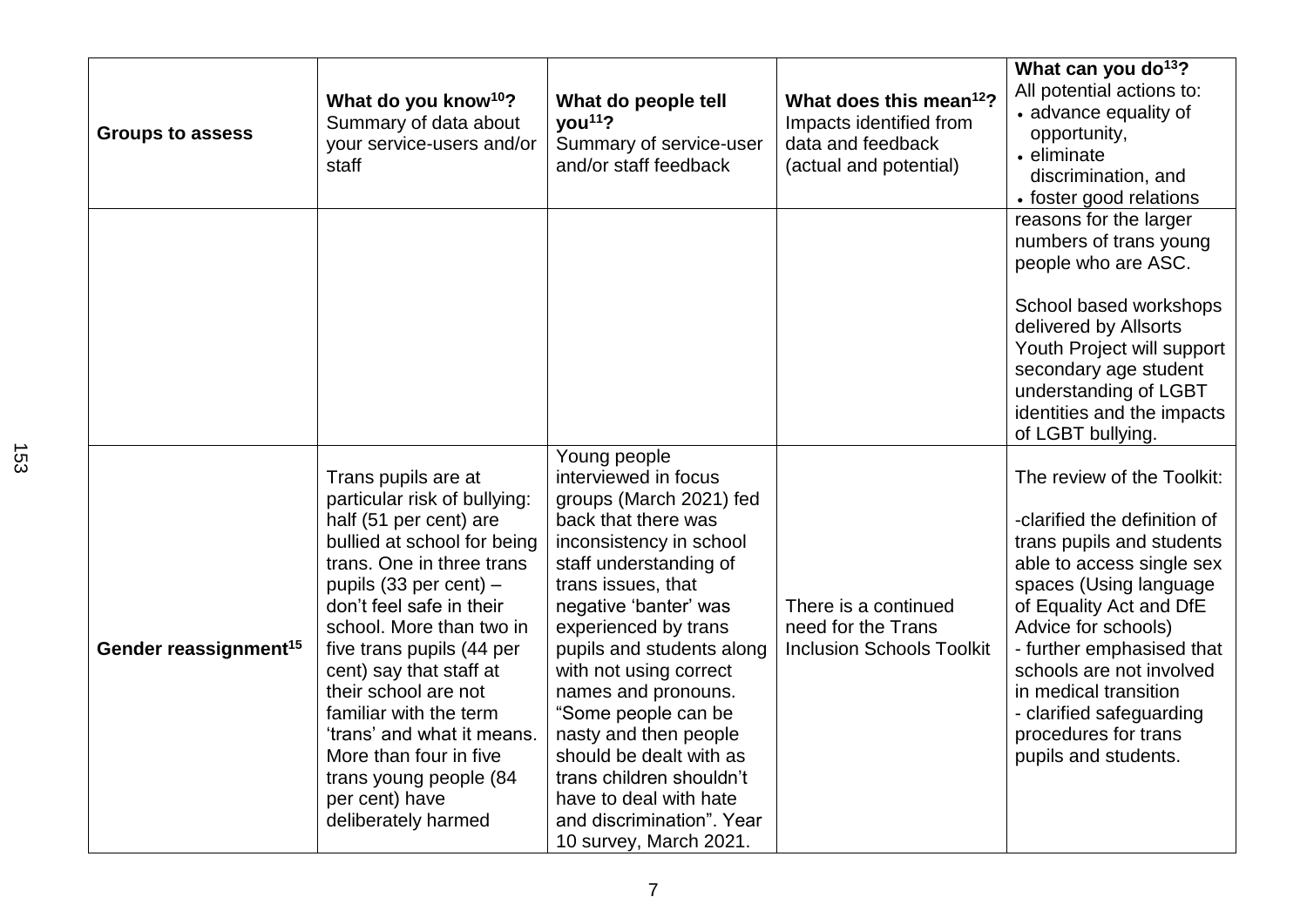| <b>Groups to assess</b>                                                               | What do you know <sup>10</sup> ?<br>Summary of data about<br>your service-users and/or<br>staff                                                                                                                                                                                              | What do people tell<br>vou <sup>11</sup> ?<br>Summary of service-user<br>and/or staff feedback                                                                           | What does this mean <sup>12</sup> ?<br>Impacts identified from<br>data and feedback<br>(actual and potential)                                                                                                                                                                                                           | What can you do <sup>13</sup> ?<br>All potential actions to:<br>• advance equality of<br>opportunity,<br>• eliminate<br>discrimination, and<br>• foster good relations                                                                                                                                                                                                                                                                      |
|---------------------------------------------------------------------------------------|----------------------------------------------------------------------------------------------------------------------------------------------------------------------------------------------------------------------------------------------------------------------------------------------|--------------------------------------------------------------------------------------------------------------------------------------------------------------------------|-------------------------------------------------------------------------------------------------------------------------------------------------------------------------------------------------------------------------------------------------------------------------------------------------------------------------|---------------------------------------------------------------------------------------------------------------------------------------------------------------------------------------------------------------------------------------------------------------------------------------------------------------------------------------------------------------------------------------------------------------------------------------------|
|                                                                                       | themselves at some<br>point. <sup>1</sup> .                                                                                                                                                                                                                                                  | Young people spoken to<br>and in the Year 10<br>student survey were clear<br>that more work needed to<br>be done to challenge<br>gender stereotypes.                     |                                                                                                                                                                                                                                                                                                                         |                                                                                                                                                                                                                                                                                                                                                                                                                                             |
| <b>Pregnancy and</b><br>maternity <sup>16</sup>                                       | N/A                                                                                                                                                                                                                                                                                          |                                                                                                                                                                          |                                                                                                                                                                                                                                                                                                                         | N/A                                                                                                                                                                                                                                                                                                                                                                                                                                         |
| Race/ethnicity <sup>17</sup><br>Including migrants,<br>refugees and asylum<br>seekers | Children and young<br>people from racially<br>minoritised communities<br>may also be trans which<br>may bring additional<br>layers of complexity and<br>for some accessing<br>support more difficult.<br>51% of BAME LGBT+<br>people have experienced<br>racism in LGBT+ spaces <sup>2</sup> | Consultation on the Anti-<br><b>Racist Schools Strategy</b><br>has highlighted the need<br>for deep and effective<br>improvement in anti-<br>racist practice in schools. | We need to continue to<br>develop anti-racist<br>practice in schools and<br>continue to acknowledge<br>that people's identities<br>are not separate and<br>always intersect.<br>There is a need to<br>continue to engage with a<br>diverse range of<br>communities on school<br>equality and anti-bullying<br>practice. | Added further advice and<br>intersectionality in the<br>Toolkit with signposting<br>to specific resources.<br><b>Brighton &amp; Hove City</b><br>Council is developing a<br><b>Five Year Anti-Racist</b><br><b>Schools Strategy. This</b><br>Toolkit will be reviewed in<br>the light of this strategy.<br>Will continue to support<br>schools to engage with<br>diverse range of<br>communities in their<br>schools on equality<br>issues. |

<sup>&</sup>lt;sup>1</sup> Retrieved from [https://www.stonewall.org.uk/system/files/the\\_school\\_report\\_2017.pdf](https://www.stonewall.org.uk/system/files/the_school_report_2017.pdf)

<sup>&</sup>lt;sup>2</sup> Stonewall <u>https://www.stonewall.org.uk/news/racism-rife-lgbt-community-stonewall-research-reveals</u>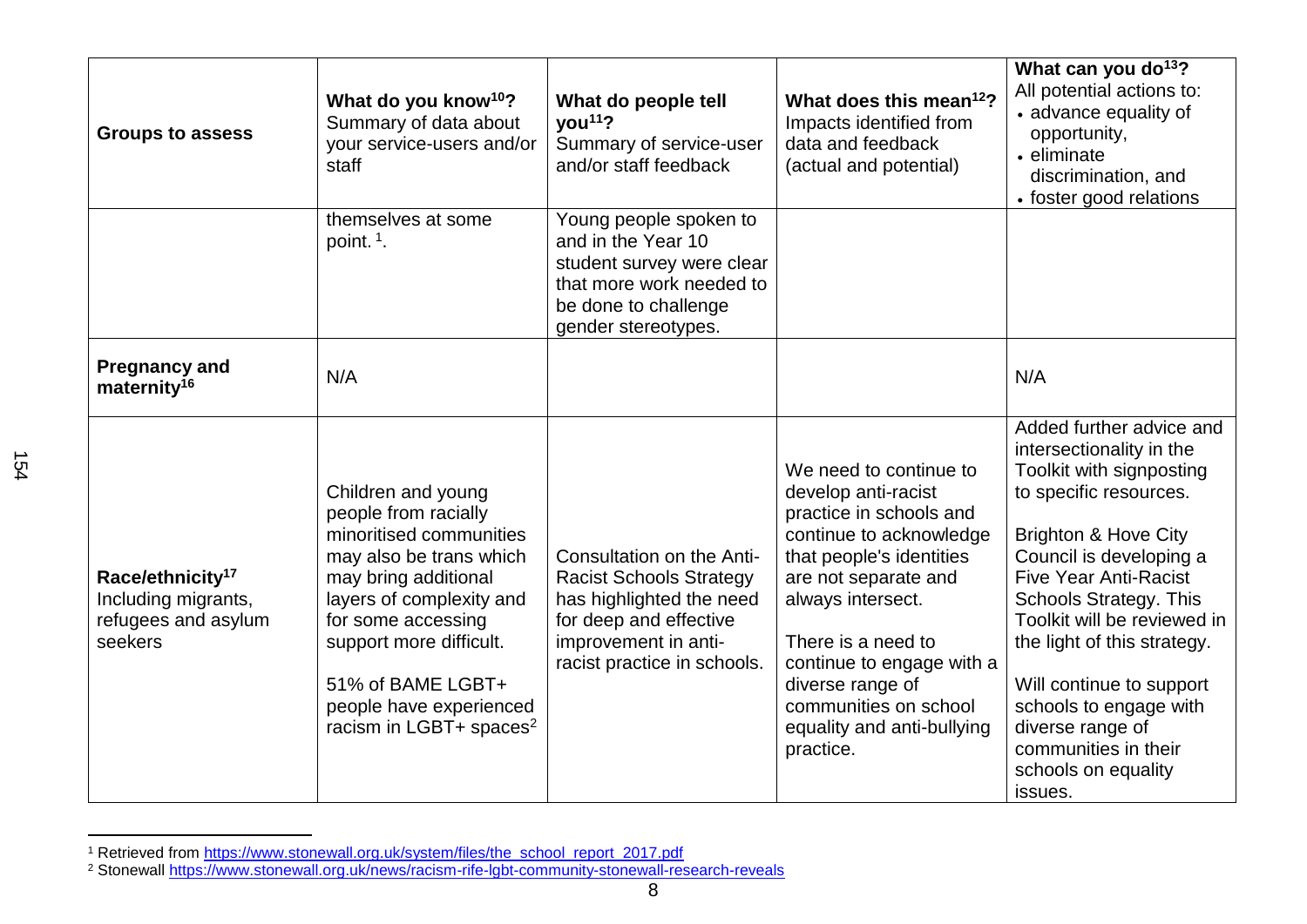| <b>Groups to assess</b>          | What do you know <sup>10</sup> ?<br>Summary of data about<br>your service-users and/or<br>staff                                                                                        | What do people tell<br>you <sup>11</sup> ?<br>Summary of service-user<br>and/or staff feedback                                                                                                                                                                                                                                                                                                                                                                                                                                                                                                                                                                                                                                                                               | What does this mean <sup>12</sup> ?<br>Impacts identified from<br>data and feedback<br>(actual and potential)                                        | What can you do <sup>13</sup> ?<br>All potential actions to:<br>• advance equality of<br>opportunity,<br>• eliminate<br>discrimination, and<br>• foster good relations                                                                                                                                                                                                                                                                                                                                         |
|----------------------------------|----------------------------------------------------------------------------------------------------------------------------------------------------------------------------------------|------------------------------------------------------------------------------------------------------------------------------------------------------------------------------------------------------------------------------------------------------------------------------------------------------------------------------------------------------------------------------------------------------------------------------------------------------------------------------------------------------------------------------------------------------------------------------------------------------------------------------------------------------------------------------------------------------------------------------------------------------------------------------|------------------------------------------------------------------------------------------------------------------------------------------------------|----------------------------------------------------------------------------------------------------------------------------------------------------------------------------------------------------------------------------------------------------------------------------------------------------------------------------------------------------------------------------------------------------------------------------------------------------------------------------------------------------------------|
| Religion or belief <sup>18</sup> | Children and young<br>people from faith<br>communities may also be<br>trans which may bring<br>additional layers of<br>complexity and for some<br>accessing support more<br>difficult. | There was a range of<br>views expressed about<br>the Trans Toolkit by faith<br>community<br>representatives at the<br><b>Standing Advisory</b><br>Council for RE, although<br>all were keen to prevent<br>bullying. One concern<br>raised was about how a<br>child with strongly held<br>faith beliefs about LGBT<br>identities which may be<br>counter to some views<br>would be treated in<br>classroom discussion<br>about the issues.<br>There is diversity within<br>and between faith<br>communities and so care<br>needs to be taken not to<br>assume that someone of<br>faith is 'anti-trans' (school<br>staff feedback via email,<br>April 2021).<br>The local dioceses want<br>to offer support to Church<br>of England and Catholic<br>schools for trans children | There is a need to<br>continue to engage with<br>faith and belief<br>communities about<br>school practice in this<br>area to build<br>understanding. | Following feedback and<br>consultation we have<br>strengthened sections:<br>- on engaging with parent<br>communities and on<br>dealing with difference in<br>view-points in classroom<br>discussion<br>- taken an approach<br>which avoids<br>assumptions being made<br>about faith communities<br>attitudes to LGBT<br>communities<br>Added a section<br>signposting Church of<br><b>England and Catholic</b><br>schools to their relevant<br>diocese for support with<br>trans children and young<br>people. |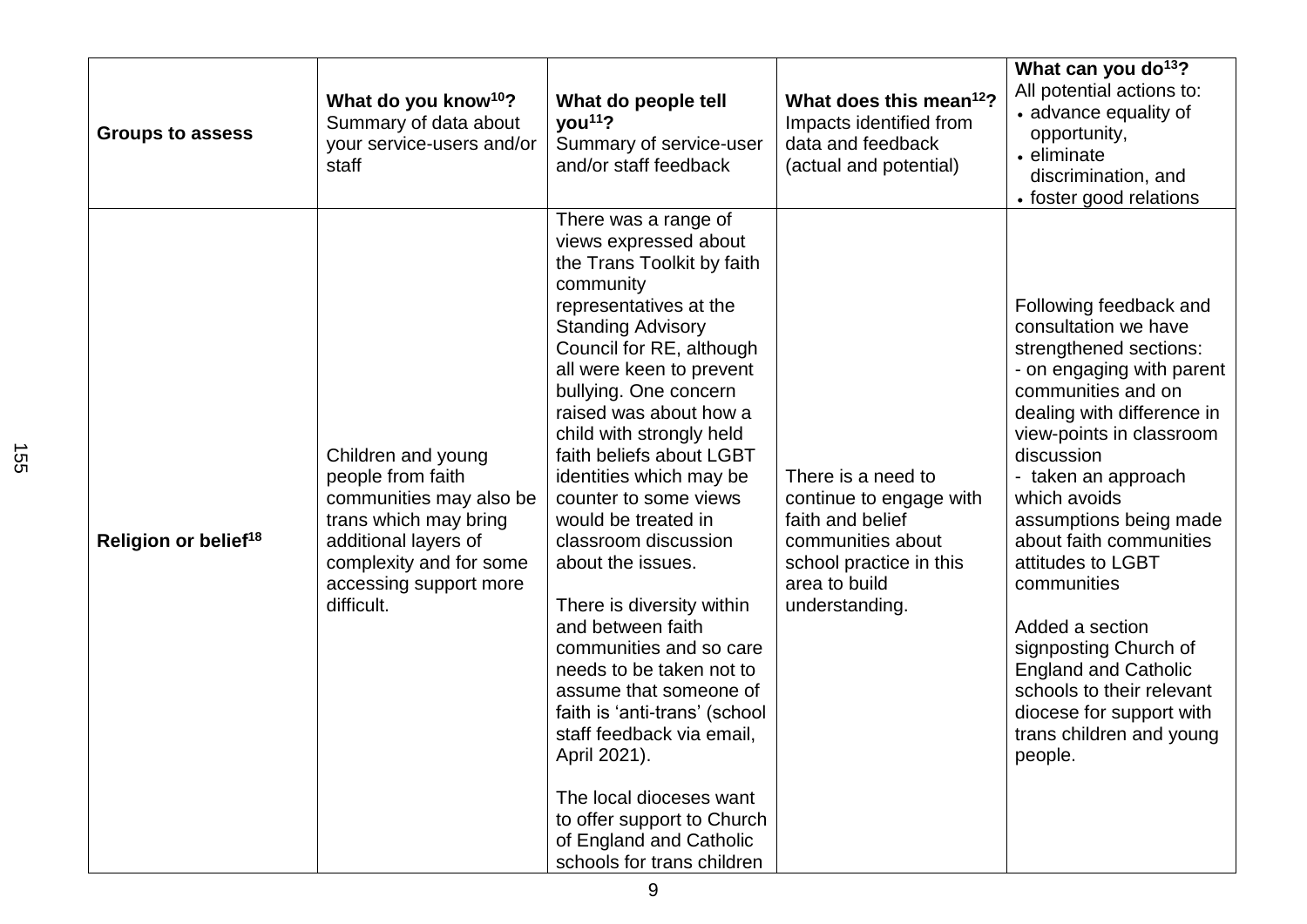| <b>Groups to assess</b> | What do you know <sup>10</sup> ?<br>Summary of data about<br>your service-users and/or<br>staff                                                                                                                                                                                                                                                                                                                                                                                            | What do people tell<br>you <sup>11</sup> ?<br>Summary of service-user<br>and/or staff feedback                                                                                                                                                                                                                                                                                                                                                                                                                                                                                                              | What does this mean <sup>12</sup> ?<br>Impacts identified from<br>data and feedback<br>(actual and potential)                                                                                                                                                                                            | What can you do <sup>13</sup> ?<br>All potential actions to:<br>• advance equality of<br>opportunity,<br>• eliminate<br>discrimination, and<br>• foster good relations                                                                                                                                                                                                                                                                                                                                                                                                                                    |
|-------------------------|--------------------------------------------------------------------------------------------------------------------------------------------------------------------------------------------------------------------------------------------------------------------------------------------------------------------------------------------------------------------------------------------------------------------------------------------------------------------------------------------|-------------------------------------------------------------------------------------------------------------------------------------------------------------------------------------------------------------------------------------------------------------------------------------------------------------------------------------------------------------------------------------------------------------------------------------------------------------------------------------------------------------------------------------------------------------------------------------------------------------|----------------------------------------------------------------------------------------------------------------------------------------------------------------------------------------------------------------------------------------------------------------------------------------------------------|-----------------------------------------------------------------------------------------------------------------------------------------------------------------------------------------------------------------------------------------------------------------------------------------------------------------------------------------------------------------------------------------------------------------------------------------------------------------------------------------------------------------------------------------------------------------------------------------------------------|
|                         |                                                                                                                                                                                                                                                                                                                                                                                                                                                                                            | and people. In the<br>consultation concern was<br>raised that this might<br>mean pupils in different<br>schools get different<br>support.                                                                                                                                                                                                                                                                                                                                                                                                                                                                   |                                                                                                                                                                                                                                                                                                          |                                                                                                                                                                                                                                                                                                                                                                                                                                                                                                                                                                                                           |
| Sex <sup>19</sup>       | There are national<br>concerns about sexist<br>and sexual bullying in<br>education settings.<br><b>Brighton &amp; Hove City</b><br>Council has seen no<br>evidence either in<br>research or in the city's<br>schools that a trans child<br>or young person (as<br>defined under the gender<br>assignment definition in<br>the Equality Act) in a<br>single sex facility<br>presents any more of a<br>threat to another child or<br>young person than any<br>member of their peer<br>group. | In the Year 10 survey<br>(2021) a participant<br>wrote:<br>"I think it is imperative<br>that resources should be<br>used on addressing<br>misogyny and sexism in<br>the school, seen as this<br>affects far more pupils<br>and the outcomes for<br>girls who become women<br>in the future." The need<br>to do work in schools to<br>challenge misogyny and<br>sexism is echoed in the<br>parent and staff surveys.<br>From the online<br>consultation - "It is<br>essential that we are able<br>to discuss sex as a<br>material reality in school,<br>without fear of complaint<br>to ensure that students | Schools supported by the<br>council need to continue<br>and strengthen efforts to<br>prevent and respond to<br>sexist and sexual bullying<br>and harassment.<br>Trans Inclusion is an<br>area of continuing<br>discussion with a<br>polarisation of views<br>locally, nationally and<br>internationally. | There has been and<br>continues to be support<br>offered to schools to<br>prevent and challenging<br>sexist and sexual bullying<br>and harassment. The<br><b>Trans Toolkit also</b><br>supports this by noting<br>the central importance of<br>work to prevent and<br>challenge gender<br>stereotypes.<br>The Toolkit clarifies<br>discussions about sex-<br>based oppression will still<br>happen in schools – this<br>can sit alongside use of<br>inclusive language when<br>appropriate.<br>The concerns about girls'<br>safety in toilets, changing<br>rooms and concerns<br>raised about trans girls |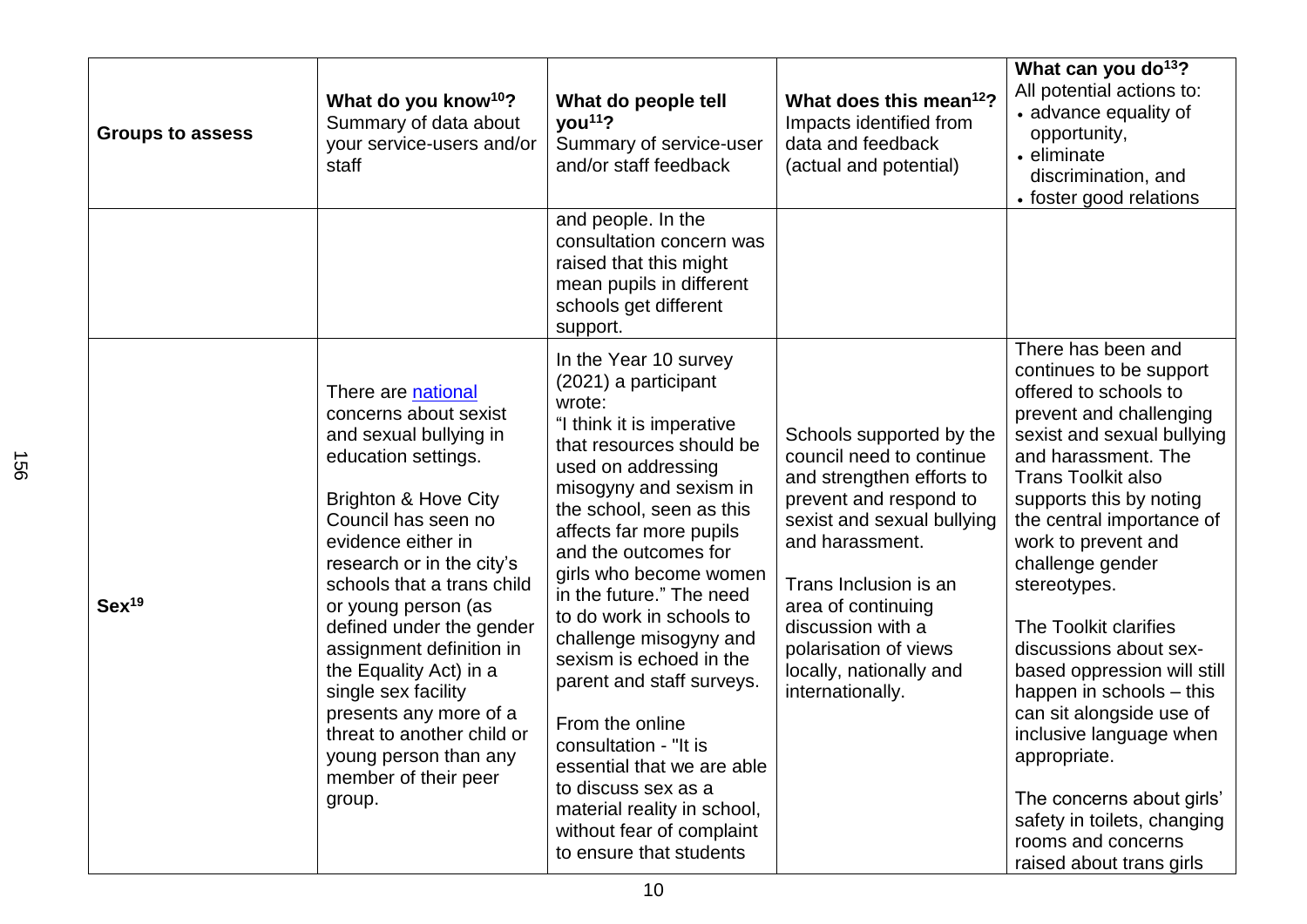|                         |                                  |                            |                                     | What can you do <sup>13</sup> ? |
|-------------------------|----------------------------------|----------------------------|-------------------------------------|---------------------------------|
|                         | What do you know <sup>10</sup> ? | What do people tell        | What does this mean <sup>12</sup> ? | All potential actions to:       |
|                         | Summary of data about            | you <sup>11</sup> ?        | Impacts identified from             | • advance equality of           |
| <b>Groups to assess</b> | your service-users and/or        | Summary of service-user    | data and feedback                   | opportunity,                    |
|                         | staff                            | and/or staff feedback      | (actual and potential)              | • eliminate                     |
|                         |                                  |                            |                                     | discrimination, and             |
|                         |                                  |                            |                                     | • foster good relations         |
|                         |                                  | understand the reality of  |                                     | and sports have been            |
|                         |                                  | sex-based oppression"      |                                     | listened to and                 |
|                         |                                  |                            |                                     | adjustments have been           |
|                         |                                  | Some responses to the      |                                     | made to the Toolkit in          |
|                         |                                  | consultation also raised   |                                     | response. For example:          |
|                         |                                  | concerns that the Toolkit  |                                     |                                 |
|                         |                                  | was a threat to the rights |                                     | -The Toolkit has always         |
|                         |                                  | and safety of girls. This  |                                     | recommended a mixed             |
|                         |                                  | concern about the Toolkit  |                                     | model of toilets where          |
|                         |                                  | was also raised by some    |                                     | possible and where              |
|                         |                                  | individuals in the Autumn  |                                     | resources allow a block         |
|                         |                                  | term 2020 consultation     |                                     | of single stall floor to        |
|                         |                                  | and some individuals       |                                     | ceiling toilets which           |
|                         |                                  | outside of the             |                                     | would also provide a            |
|                         |                                  | consultation who may be    |                                     | solution for non-binary         |
|                         |                                  | aligned with a "gender     |                                     | pupils and students.            |
|                         |                                  | critical" perspective.     |                                     | - Revisited terms i.e. sex      |
|                         |                                  |                            |                                     | and gender using                |
|                         |                                  | Criticism of use of the    |                                     | national or international       |
|                         |                                  | terms "sex assigned at     |                                     | sources                         |
|                         |                                  | birth" and "cisgender" by  |                                     | - Acknowledged there are        |
|                         |                                  | some in the online and     |                                     | different perspectives on       |
|                         |                                  | face to face consultation. |                                     | language.                       |
|                         |                                  |                            |                                     | - Sex assigned at birth"        |
|                         |                                  | Anecdotal evidence from    |                                     | has been changed to             |
|                         |                                  | young people at Allsorts   |                                     | "sex registered at birth"-      |
|                         |                                  | Youth Project is that the  |                                     | aligning with the               |
|                         |                                  | majority of trans young    |                                     | language of the national        |
|                         |                                  | people do not use single   |                                     | census 2021.                    |
|                         |                                  | sex toilets.               |                                     | - clarified that access to      |
|                         |                                  |                            |                                     | single sex spaces is only       |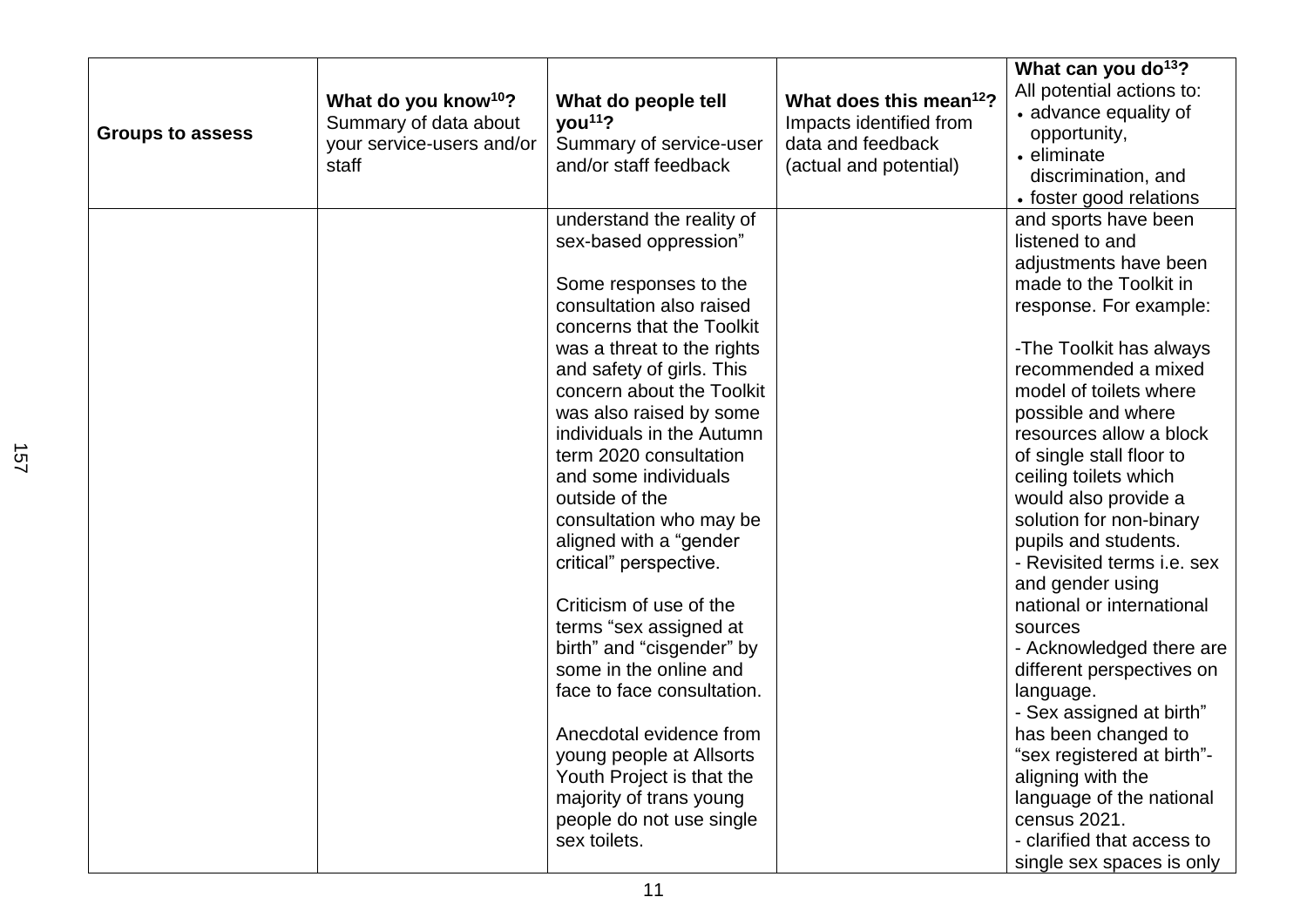| <b>Groups to assess</b> | What do you know <sup>10</sup> ?<br>Summary of data about<br>your service-users and/or<br>staff | What do people tell<br>$\gamma$ ou <sup>11</sup> ?<br>Summary of service-user<br>and/or staff feedback                                                                                                                                                                                                                             | What does this mean <sup>12</sup> ?<br>Impacts identified from<br>data and feedback<br>(actual and potential) | What can you do <sup>13</sup> ?<br>All potential actions to:<br>• advance equality of<br>opportunity,<br>• eliminate<br>discrimination, and<br>• foster good relations                                                                                                                                                                                                                                                                                                                                                                                                                                                                                                                                                             |
|-------------------------|-------------------------------------------------------------------------------------------------|------------------------------------------------------------------------------------------------------------------------------------------------------------------------------------------------------------------------------------------------------------------------------------------------------------------------------------|---------------------------------------------------------------------------------------------------------------|------------------------------------------------------------------------------------------------------------------------------------------------------------------------------------------------------------------------------------------------------------------------------------------------------------------------------------------------------------------------------------------------------------------------------------------------------------------------------------------------------------------------------------------------------------------------------------------------------------------------------------------------------------------------------------------------------------------------------------|
|                         |                                                                                                 | All the young people<br>spoken to in the focus<br>group consultation<br>(March 2021) supported<br>trans people being able<br>to use a toilet in line with<br>their gender identity. The<br>majority of respondents<br>in the online consultation<br>(March 2021) agreed with<br>the approach taken in<br>section 6 of the Toolkit. |                                                                                                               | for those who fit the<br>definition of gender<br>reassignment and<br>made clear the need to<br>use a case by case basis<br>and to seek further<br>support from the council<br>if needed.<br>- highlighted need for a<br>school-based EIA when<br>making for example<br>changes to toilets<br>-reminded schools of<br>duties to ensure all pupils<br>feel safe in all parts of the<br>school and to report<br>when they don't feel safe<br>- strengthened the<br>principle that there is<br>more than one way to be<br>a boy or a girl, to keep<br>safe from bullying those<br>who do not dress or act<br>in gender<br>stereotypical ways<br>-signposted to national<br>guidance in relation to<br>access to competitive<br>sports. |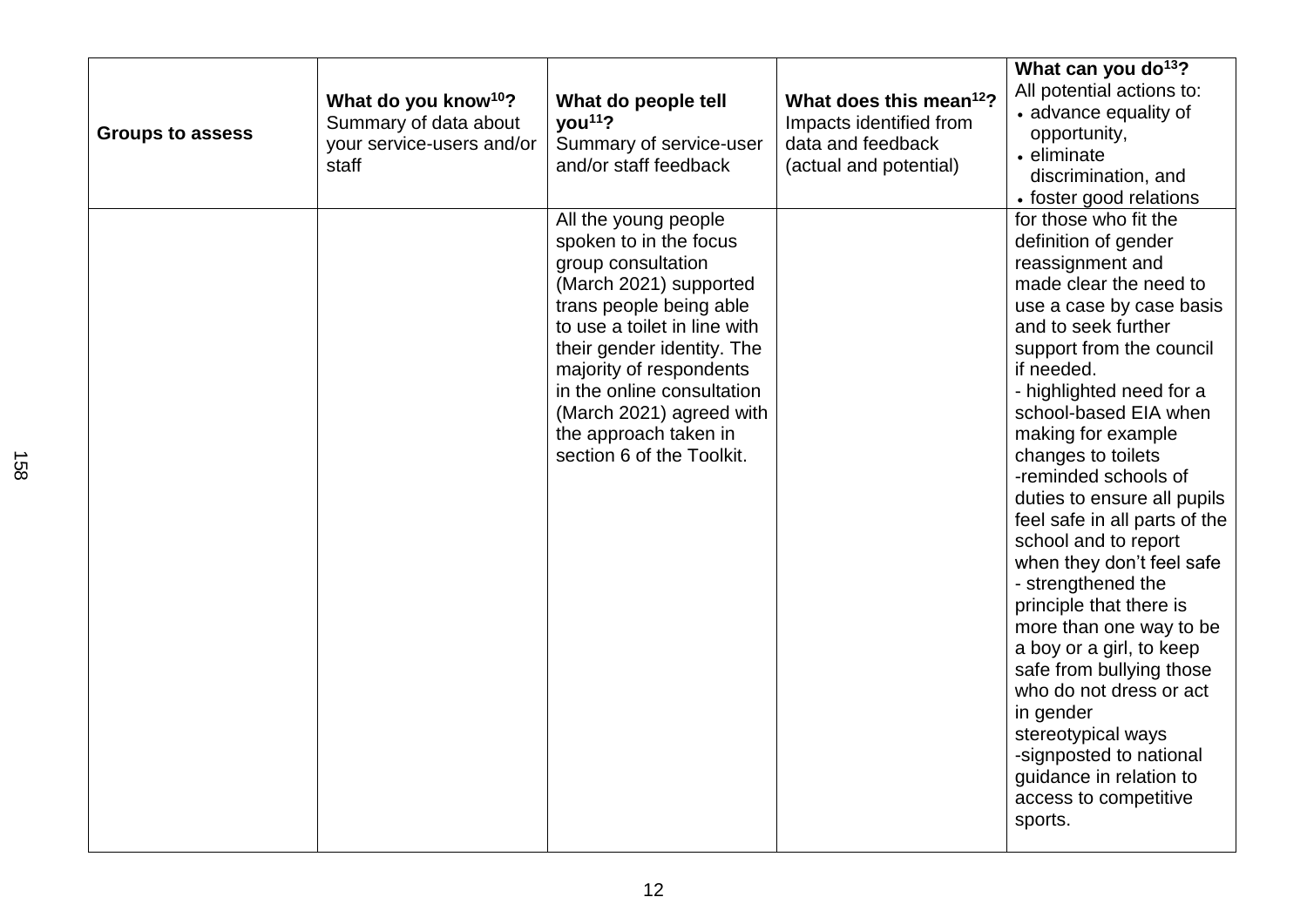| <b>Groups to assess</b>          | What do you know <sup>10</sup> ?<br>Summary of data about<br>your service-users and/or<br>staff                                                                                                                                                                                            | What do people tell<br>you <sup>11</sup> ?<br>Summary of service-user<br>and/or staff feedback                     | What does this mean <sup>12</sup> ?<br>Impacts identified from<br>data and feedback<br>(actual and potential)     | What can you do <sup>13</sup> ?<br>All potential actions to:<br>• advance equality of<br>opportunity,<br>• eliminate<br>discrimination, and<br>• foster good relations                                                                                                                                                                                           |
|----------------------------------|--------------------------------------------------------------------------------------------------------------------------------------------------------------------------------------------------------------------------------------------------------------------------------------------|--------------------------------------------------------------------------------------------------------------------|-------------------------------------------------------------------------------------------------------------------|------------------------------------------------------------------------------------------------------------------------------------------------------------------------------------------------------------------------------------------------------------------------------------------------------------------------------------------------------------------|
|                                  |                                                                                                                                                                                                                                                                                            |                                                                                                                    |                                                                                                                   | The council continues to<br>support access to a<br>single sex space by<br>someone who fit the<br>definition of gender<br>reassignment outlined in<br>the Equality Act 2010<br>under the provisions<br>outlined in the Toolkit.<br>The council will continue<br>to do its best to ensure<br>discussions on this issue<br>in and around schools<br>are respectful. |
| Sexual orientation <sup>20</sup> | Data from Stonewall and<br><b>Allsorts Youth Project</b><br>continues to show the<br>vulnerability of lesbian,<br>gay and bisexual pupils<br>to bullying.<br>Two in five LGBT pupils<br>(40 per cent) are never<br>taught anything about<br>LGBT issues in school or<br>$\text{college}^1$ | Young people in the<br>focus groups said that<br>gay name calling and<br>homophobic bullying<br>occurs in schools. | Work to challenge<br>homophobic, biphobic<br>and transphobic bullying<br>needs to continue in<br>school settings. | The Toolkit shas<br>strengthened its<br>messages that:<br>-there is more than one<br>way to be a girl / boy<br>- those who do not<br>confirm to gender<br>stereotypes should not<br>be assumed to be trans<br>and should equally be<br>protected from bullying<br>and prejudice                                                                                  |

<sup>&</sup>lt;sup>1</sup> Retrieved from [https://www.stonewall.org.uk/system/files/the\\_school\\_report\\_2017.pdf](https://www.stonewall.org.uk/system/files/the_school_report_2017.pdf)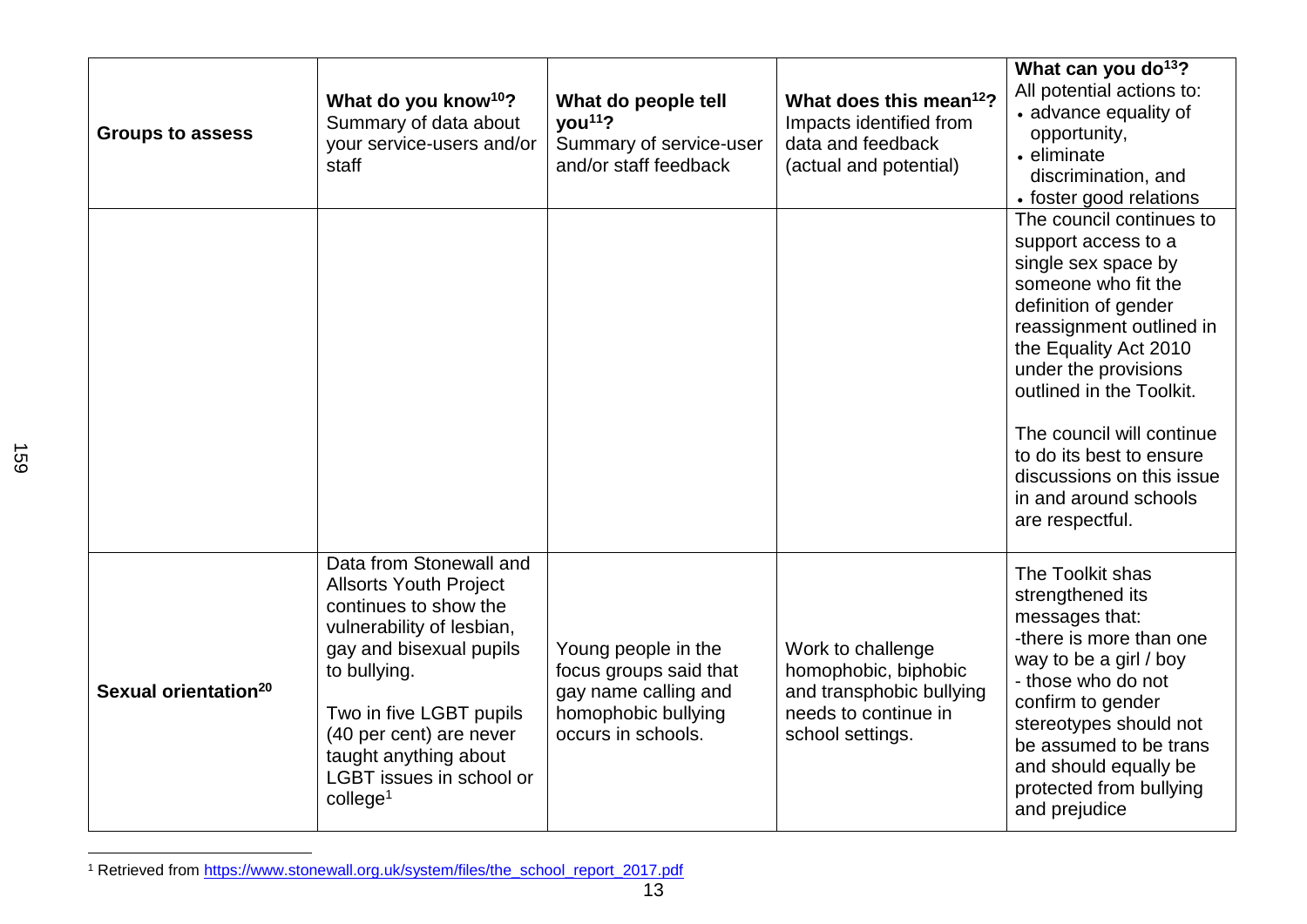| <b>Groups to assess</b>                                | What do you know <sup>10</sup> ?<br>Summary of data about<br>your service-users and/or<br>staff | What do people tell<br>you <sup>11</sup> ?<br>Summary of service-user<br>and/or staff feedback  | What does this mean <sup>12</sup> ?<br>Impacts identified from<br>data and feedback<br>(actual and potential)                                                                                                                                                                                                                                     | What can you do <sup>13</sup> ?<br>All potential actions to:<br>• advance equality of<br>opportunity,<br>• eliminate<br>discrimination, and<br>• foster good relations                                                                                                                                                                  |
|--------------------------------------------------------|-------------------------------------------------------------------------------------------------|-------------------------------------------------------------------------------------------------|---------------------------------------------------------------------------------------------------------------------------------------------------------------------------------------------------------------------------------------------------------------------------------------------------------------------------------------------------|-----------------------------------------------------------------------------------------------------------------------------------------------------------------------------------------------------------------------------------------------------------------------------------------------------------------------------------------|
|                                                        |                                                                                                 |                                                                                                 |                                                                                                                                                                                                                                                                                                                                                   | - that trans inclusive<br>practice sits alongside<br>work on LGBT+ inclusion<br>more widely.<br><b>Brighton &amp; Hove</b><br>secondary schools<br>continue to access<br>support from Allsorts<br>Youth Project to support<br><b>LGB</b> students and<br>classroom activities that<br>raise awareness of the<br>impact of LGB bullying. |
| <b>Marriage and civil</b><br>partnership <sup>21</sup> | N/A                                                                                             |                                                                                                 |                                                                                                                                                                                                                                                                                                                                                   | N/A                                                                                                                                                                                                                                                                                                                                     |
| <b>Community Cohesion<sup>22</sup></b>                 |                                                                                                 | The consultation showed<br>polarised views on how<br>to approach trans<br>inclusion in schools. | The local discussion of<br>these issues mirrors<br>national debate.<br>However, Brighton &<br><b>Hove City Council takes</b><br>the position that the<br>approach taken in the<br><b>Trans Inclusion Schools</b><br>Toolkit supports the<br>needs of a small<br>vulnerable group without,<br>risk over and above that<br>already existing, to the | Communicate effectively<br>about the range of<br>support the council<br>provides to schools in<br>relation to anti-bullying<br>and equality.<br>Ensure that all strategic<br>work to support groups in<br>schools is joined up and<br>intersectional.                                                                                   |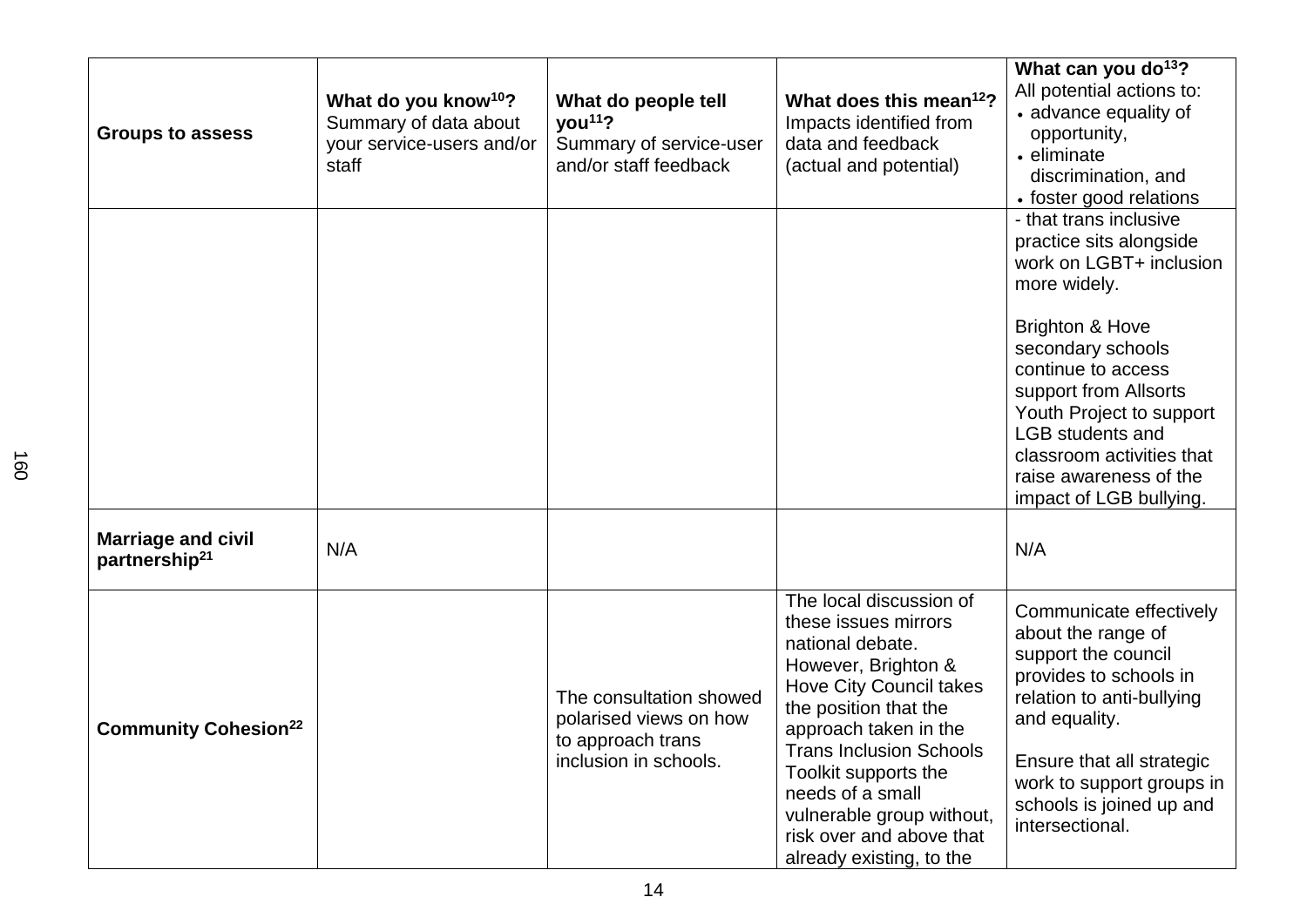| <b>Groups to assess</b>             | What do you know <sup>10</sup> ?<br>Summary of data about<br>your service-users and/or<br>staff                                                                                                                                                                                                                                                                                             | What do people tell<br>you <sup>11</sup> ?<br>Summary of service-user<br>and/or staff feedback                                                                                | What does this mean <sup>12</sup> ?<br>Impacts identified from<br>data and feedback<br>(actual and potential)                                                                                      | What can you do <sup>13</sup> ?<br>All potential actions to:<br>• advance equality of<br>opportunity,<br>• eliminate<br>discrimination, and<br>• foster good relations                                                |
|-------------------------------------|---------------------------------------------------------------------------------------------------------------------------------------------------------------------------------------------------------------------------------------------------------------------------------------------------------------------------------------------------------------------------------------------|-------------------------------------------------------------------------------------------------------------------------------------------------------------------------------|----------------------------------------------------------------------------------------------------------------------------------------------------------------------------------------------------|-----------------------------------------------------------------------------------------------------------------------------------------------------------------------------------------------------------------------|
|                                     |                                                                                                                                                                                                                                                                                                                                                                                             |                                                                                                                                                                               | wellbeing of other<br>groups.                                                                                                                                                                      | Support schools to<br>effectively engage with<br>diverse groups of parents<br>and carers about their<br>equality and anti-bullying<br>practice and their<br>relationships, sex and<br>health education<br>curriculum. |
| Other relevant groups <sup>23</sup> | Currently, non-binary and<br>people with differences in<br>sexual development are<br>not covered by the<br>Equality Act, but may be<br>subject to bullying and<br>prejudice in schools.<br>Gender non-conforming<br>and gender exploring<br>young people may also<br>be subjected to bullying<br>and prejudice (see sex<br>section for additions to<br>the Toolkit in response to<br>this.) | In the consultation we<br>were asked to include<br>more ideas for the<br>inclusion of non-binary<br>pupils and those with<br>differences in sexual<br>development in schools. | We need to reflect further<br>on the needs of these<br>groups and in reviewed<br>versions of the Toolkit or<br>other related guidance<br>ensure support is<br>provided relevant to their<br>needs. | Updated definition of<br>Intersex to refer to<br>differences in sexual<br>development.<br>Added more information<br>in relation to non-binary<br>students.                                                            |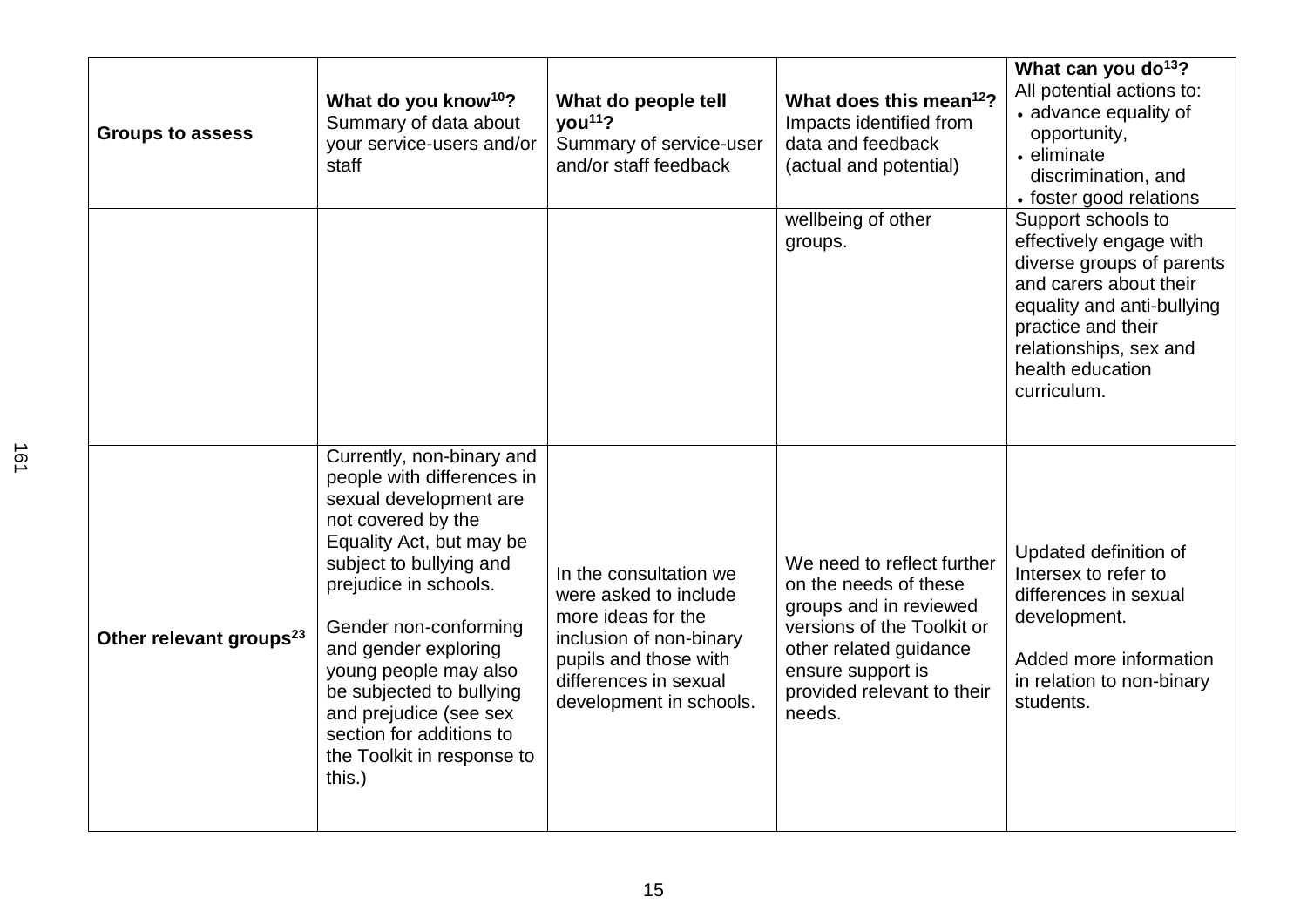| <b>Groups to assess</b>                                                                                                                                                                                                                                                                                                                                                                                          | What do you know <sup>10</sup> ?<br>Summary of data about<br>your service-users and/or<br>staff                                                                                                                                                                                                                                                                             | What do people tell<br>you <sup>11</sup> ?<br>Summary of service-user<br>and/or staff feedback | What does this mean <sup>12</sup> ?<br>Impacts identified from<br>data and feedback<br>(actual and potential) | What can you do <sup>13</sup> ?<br>All potential actions to:<br>• advance equality of<br>opportunity,<br>• eliminate<br>discrimination, and<br>• foster good relations |  |
|------------------------------------------------------------------------------------------------------------------------------------------------------------------------------------------------------------------------------------------------------------------------------------------------------------------------------------------------------------------------------------------------------------------|-----------------------------------------------------------------------------------------------------------------------------------------------------------------------------------------------------------------------------------------------------------------------------------------------------------------------------------------------------------------------------|------------------------------------------------------------------------------------------------|---------------------------------------------------------------------------------------------------------------|------------------------------------------------------------------------------------------------------------------------------------------------------------------------|--|
| Cumulative impact <sup>24</sup>                                                                                                                                                                                                                                                                                                                                                                                  | We know that people with<br>intersecting identities can<br>experience multiple<br>oppressions and barriers<br>to asking for support.<br>(See sections above).<br>We also know that<br>transphobia,<br>homophobia, biphobia,<br>stigma and discrimination<br>and social isolation can<br>have a significant impact<br>on the mental health of<br>LGBT+ people <sup>1</sup> . | See sections above                                                                             | See sections above                                                                                            | See above for<br>intersectional approach.<br>We have added further<br>signposting to mental<br>health support in the<br>Toolkit.                                       |  |
| Assessment of overall impacts and any further recommendations <sup>25</sup>                                                                                                                                                                                                                                                                                                                                      |                                                                                                                                                                                                                                                                                                                                                                             |                                                                                                |                                                                                                               |                                                                                                                                                                        |  |
| Following extensive consultation and a process of listening and reflection in response to that consultation changes and clarifications have<br>been made to Version 4 of the Trans Inclusion Schools Toolkit. Some of these changes are captured in the final column of the gird<br>above. The Toolkit maintains an approach to trans inclusive practice in line with that held by Brighton & Hove City Council. |                                                                                                                                                                                                                                                                                                                                                                             |                                                                                                |                                                                                                               |                                                                                                                                                                        |  |
| However, we undertake assessment of equality impact on an ongoing basis and this Equality Impact Assessment along with the Trans<br>Inclusion Schools Toolkit will be subject to annual review.                                                                                                                                                                                                                  |                                                                                                                                                                                                                                                                                                                                                                             |                                                                                                |                                                                                                               |                                                                                                                                                                        |  |

<sup>1</sup> Mind<https://www.mind.org.uk/information-support/tips-for-everyday-living/lgbtiqplus-mental-health/about-lgbtiqplus-mental-health/>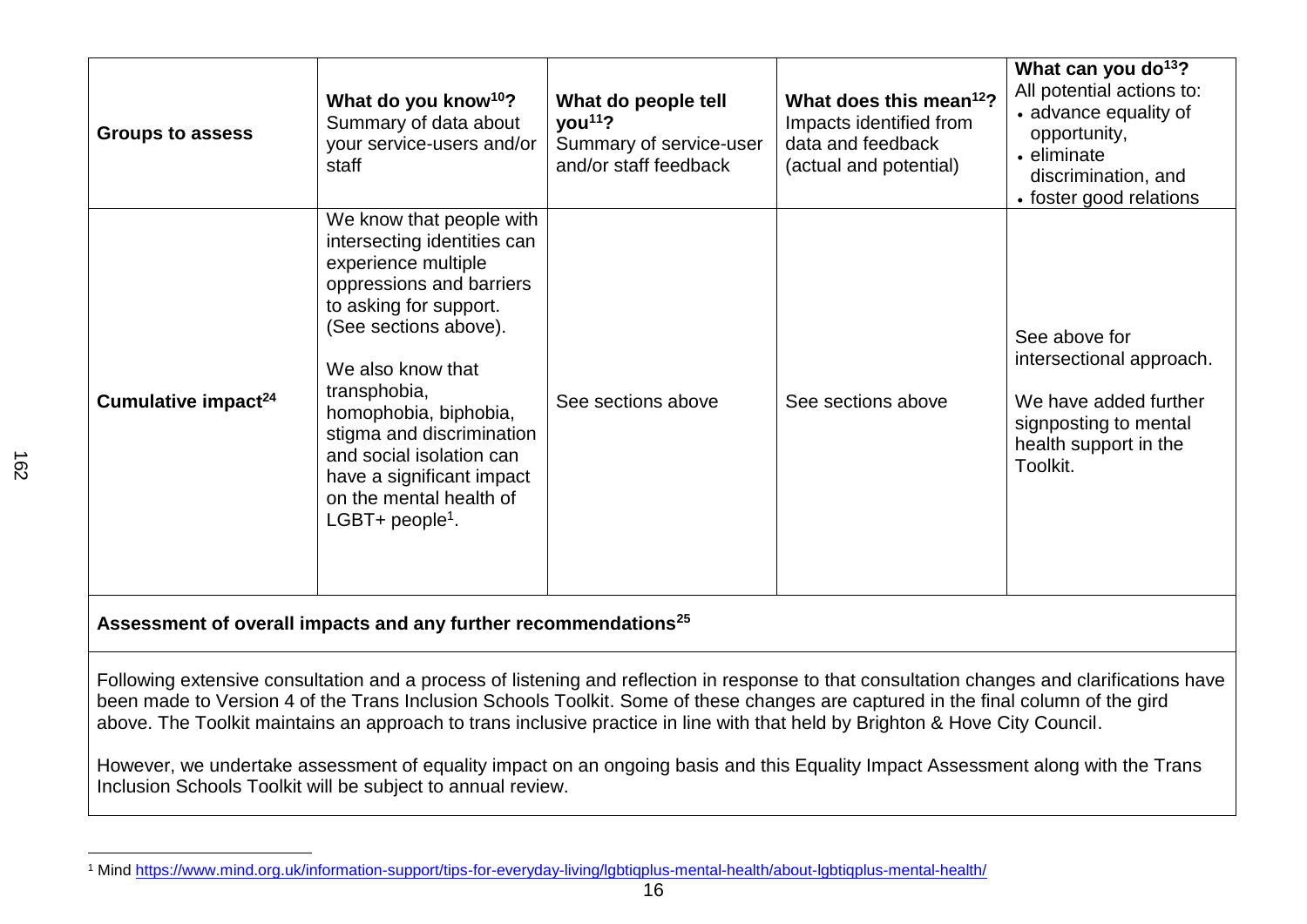# **4. List detailed data and/or community feedback that informed your EIA / informed Version 4 of the Toolkit**

| Title (of data, research or<br>engagement)                                                                                                | <b>Date</b>                                                                    | Gaps in data                                                                                                                                                                                     | Actions taken to fill these gaps: who<br>else do you need to engage with?<br>(add these to the Action Plan below,<br>with a timeframe)                                                                       |
|-------------------------------------------------------------------------------------------------------------------------------------------|--------------------------------------------------------------------------------|--------------------------------------------------------------------------------------------------------------------------------------------------------------------------------------------------|--------------------------------------------------------------------------------------------------------------------------------------------------------------------------------------------------------------|
| School and Sixth Form staff / head<br>teachers engagement via email /<br>bulletins, Trans Awareness Training<br>and Head teacher meetings | <b>Between</b><br>Summer<br><b>Term 2020</b><br>and Spring<br><b>Term 2021</b> | Some responses were made, particularly<br>following training. However, responses<br>were limited - this was during Covid and<br>lockdown and schools were faced with<br>considerable challenges. | Online consultation devised which<br>schools were asked to disseminate to<br>all school staff.                                                                                                               |
| Governor engagement via trans<br>awareness training                                                                                       | <b>Autumn</b><br>term 2021                                                     | This was offered to all governors with a<br>group of 20 signing up for the training<br>and consultation.                                                                                         | Online consultation devised which was<br>sent to all governors.                                                                                                                                              |
| <b>National and local LGBT</b><br>organisations                                                                                           | <b>Autumn</b><br><b>Term 2021</b>                                              | A good response from national<br>organisations.                                                                                                                                                  | Continue to engage with local LGBT<br>groups supporting adults in the<br>community.                                                                                                                          |
| <b>Meetings with Catholic and Church</b><br>of England diocese                                                                            | <b>July 2020</b>                                                               | <b>None</b>                                                                                                                                                                                      | Ongoing discussions as part of<br>council's relationship with the diocese.                                                                                                                                   |
| <b>Local youth organisations</b>                                                                                                          | <b>Autumn</b><br>2020                                                          | <b>None</b>                                                                                                                                                                                      | <b>None</b>                                                                                                                                                                                                  |
| <b>Engagement with Standing</b><br><b>Advisory Council for RE (SACRE)</b><br>and diocese                                                  | <b>October</b><br>2020                                                         | Two sessions were offered to SACRE<br>members to attend and discuss the<br>Toolkit. Not all faith groups were<br>represented at these meetings.                                                  | Reached out to key individuals offering<br>further opportunities for discussion.<br>Continue to engage with faith and<br>belief communities about school<br>practice in this area to build<br>understanding. |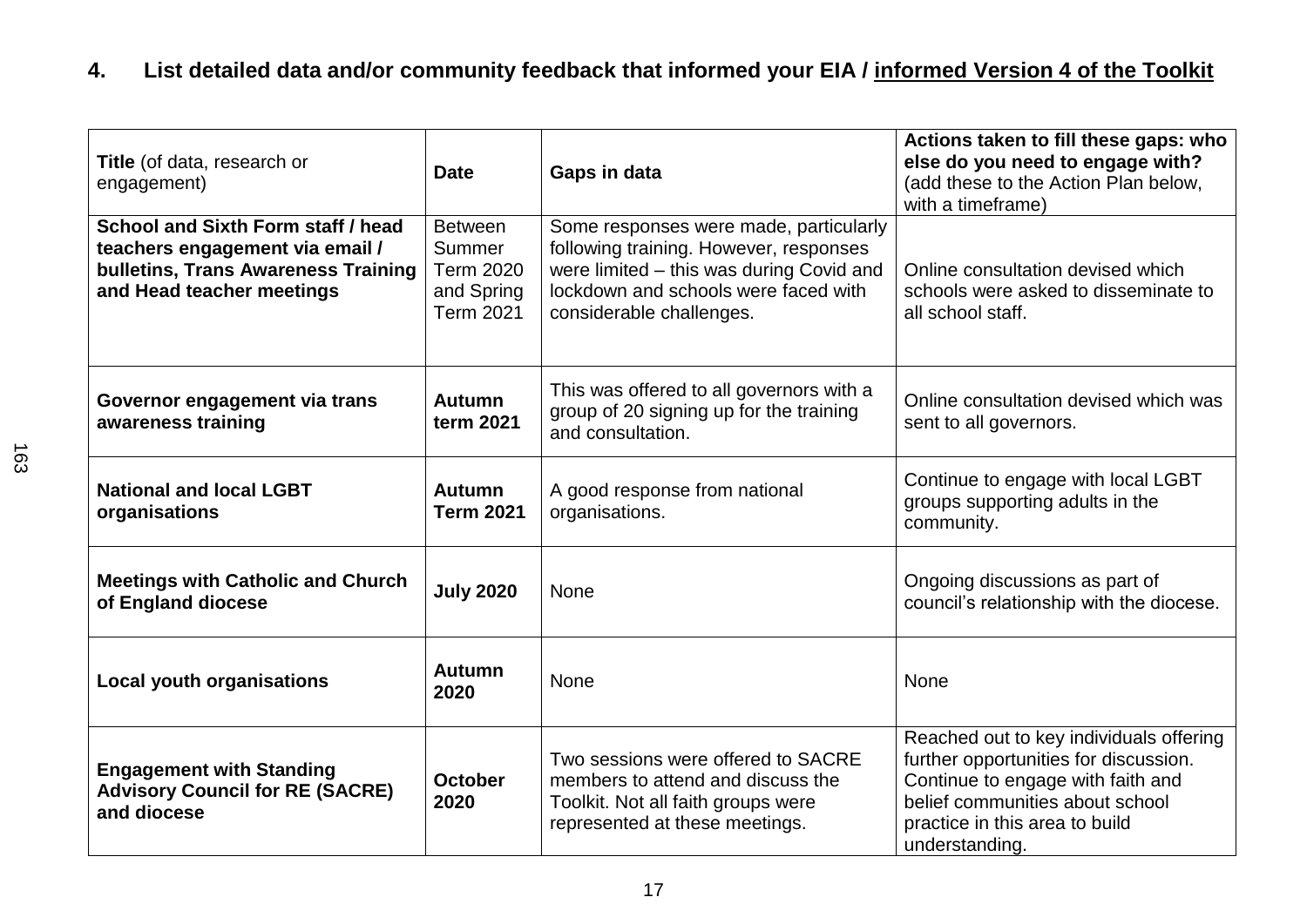| <b>Engagement meeting(s) with</b><br>services supporting women in<br><b>Brighton &amp; Hove (The Women's</b><br><b>Centre, Rise, Oasis Project and</b><br><b>Survivors Network) and emailed</b><br>Mankind.                                                                                                                   | <b>November</b><br>2020                     | None                                                                                                                           | Continue to work in partnerships to<br>support violence against women and<br>girls' agenda.        |
|-------------------------------------------------------------------------------------------------------------------------------------------------------------------------------------------------------------------------------------------------------------------------------------------------------------------------------|---------------------------------------------|--------------------------------------------------------------------------------------------------------------------------------|----------------------------------------------------------------------------------------------------|
| Reading and consideration of:<br><b>Transgender Trend EIA on</b><br>$\bullet$<br>'Allsorts Toolkit' (2018)<br>version):<br><b>Reading of Transgender</b><br>$\bullet$<br><b>Trend's Resource Pack for</b><br>Schools, 3rd Edition<br>Reading of small number of<br>emails sent to the council in<br>opposition to the Toolkit | <b>Autumn</b><br><b>Term 2021</b>           | None                                                                                                                           | None                                                                                               |
| Young people's consultation via<br>TEAMs - 12 young people across 4<br>settings                                                                                                                                                                                                                                               | <b>December</b><br>$-$ March 21             | Access to discussions with children and<br>young people about the Toolkit was<br>problematic because of COVID and<br>lockdown. | Online consultation devised which<br>schools were asked to disseminate to<br>all Year 10 students. |
| <b>Relevant Council Teams</b>                                                                                                                                                                                                                                                                                                 | <b>September</b><br><b>December</b><br>2020 | <b>None</b>                                                                                                                    | Ongoing discussions to ensure joined<br>up work across teams and strategies.                       |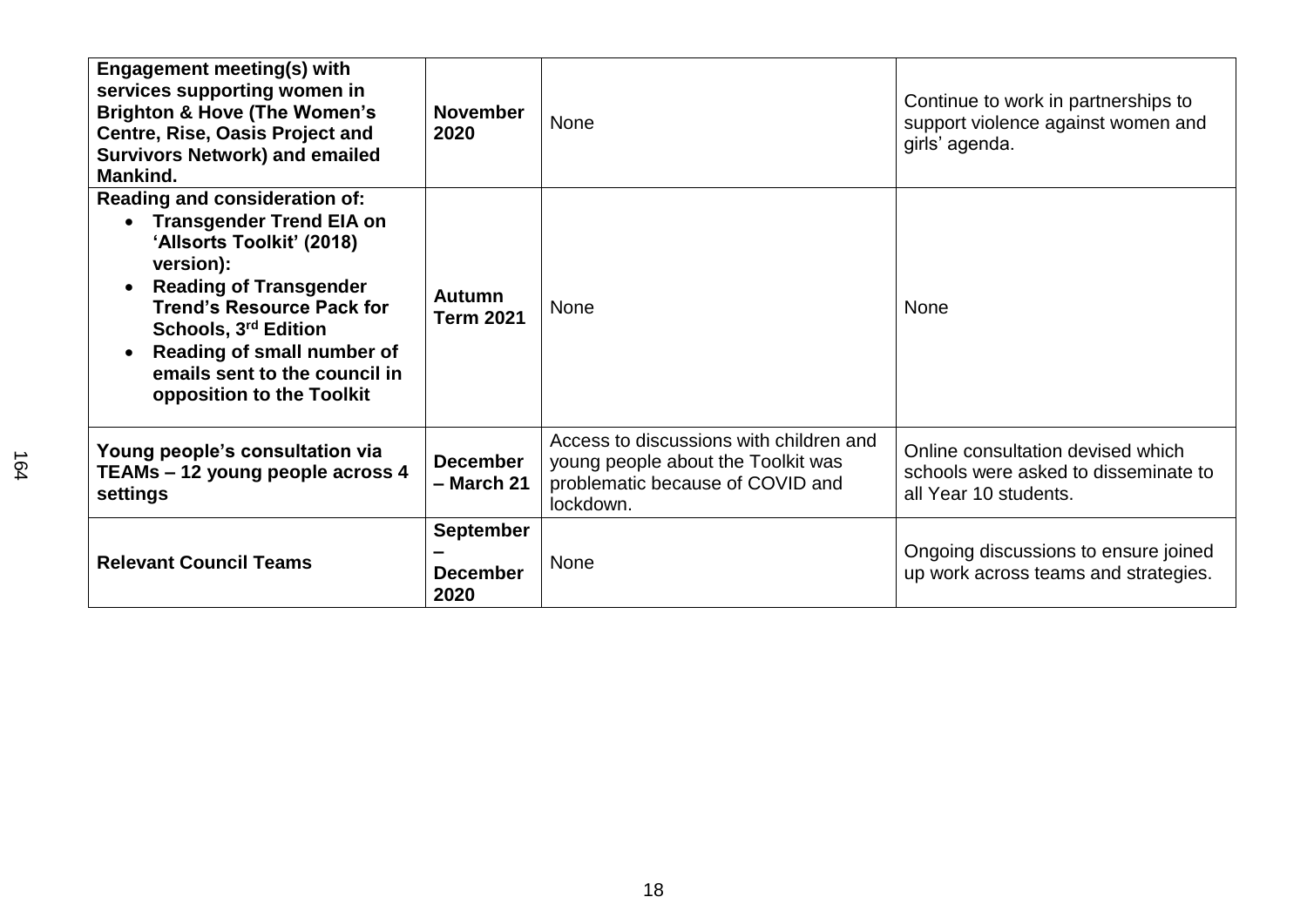## **5. Prioritised Action Plan<sup>26</sup>**

| <b>Impact identified and</b><br>group(s) affected                                                                | <b>Action planned</b>                                                                                                                                                                                                                                                                        | <b>Expected outcome</b>                                                                                                                                                                                    | <b>Measure of success</b>                                                                                                                                                      | <b>Timeframe</b>   |
|------------------------------------------------------------------------------------------------------------------|----------------------------------------------------------------------------------------------------------------------------------------------------------------------------------------------------------------------------------------------------------------------------------------------|------------------------------------------------------------------------------------------------------------------------------------------------------------------------------------------------------------|--------------------------------------------------------------------------------------------------------------------------------------------------------------------------------|--------------------|
|                                                                                                                  | NB: These actions must now be transferred to service or business plans and monitored to ensure they achieve the outcomes identified.                                                                                                                                                         |                                                                                                                                                                                                            |                                                                                                                                                                                |                    |
| <b>Support for trans</b><br>children and young<br>people in schools                                              | Present report to<br>Children, Young People<br>and Skills Committee                                                                                                                                                                                                                          | The Trans Toolkit signed<br>off and recommended for<br>dissemination to schools.                                                                                                                           | Trans children, young<br>people and their families<br>report positively on<br>support provided by<br>schools (reported to<br><b>Allsorts Youth Project</b><br>and via surveys) | 12th June, 2021    |
| <b>Support for trans</b><br>children and young<br>people in schools                                              | Design of Toolkit                                                                                                                                                                                                                                                                            | Improve accessibility and<br>readability of the Toolkit<br>for school staff                                                                                                                                | Trans children, young<br>people and their families<br>report positively on<br>support provided by<br>schools (reported to<br><b>Allsorts Youth Project</b><br>and via surveys) | End of August 2021 |
| <b>Support for parent and</b><br>carer understanding of<br>equality and anti-<br>bullying practice in<br>schools | Design of web page on<br><b>Brighton &amp; Hove City</b><br>council website for<br>parents and carers which<br>shares and signposts to<br>information about bullying<br>and equality. This will<br>include key messages in<br>relation to support for<br>trans children and young<br>people. | Increased knowledge of<br>council support for<br>schools' equality and<br>anti-bullying practice.<br>Increased knowledge of<br>where to go for help if<br>child is experiencing<br>bullying and prejudice. | Increased parental<br>understanding of work in<br>schools to support<br>groups protected under<br>the Equality Act                                                             | September 2021     |
| <b>Support for trans</b><br>children and young<br>people in schools                                              | <b>Dissemination of Toolkit</b><br>to Brighton & Hove<br>schools and sixth form<br>colleges                                                                                                                                                                                                  | Pdf version of the Toolkit<br>emailed to schools and<br>disseminated via the<br><b>Bulletin. The Toolkit will</b><br>be hosted on                                                                          | Trans children, young<br>people and their families<br>report positively on<br>support provided by<br>schools (reported to                                                      | September 2021     |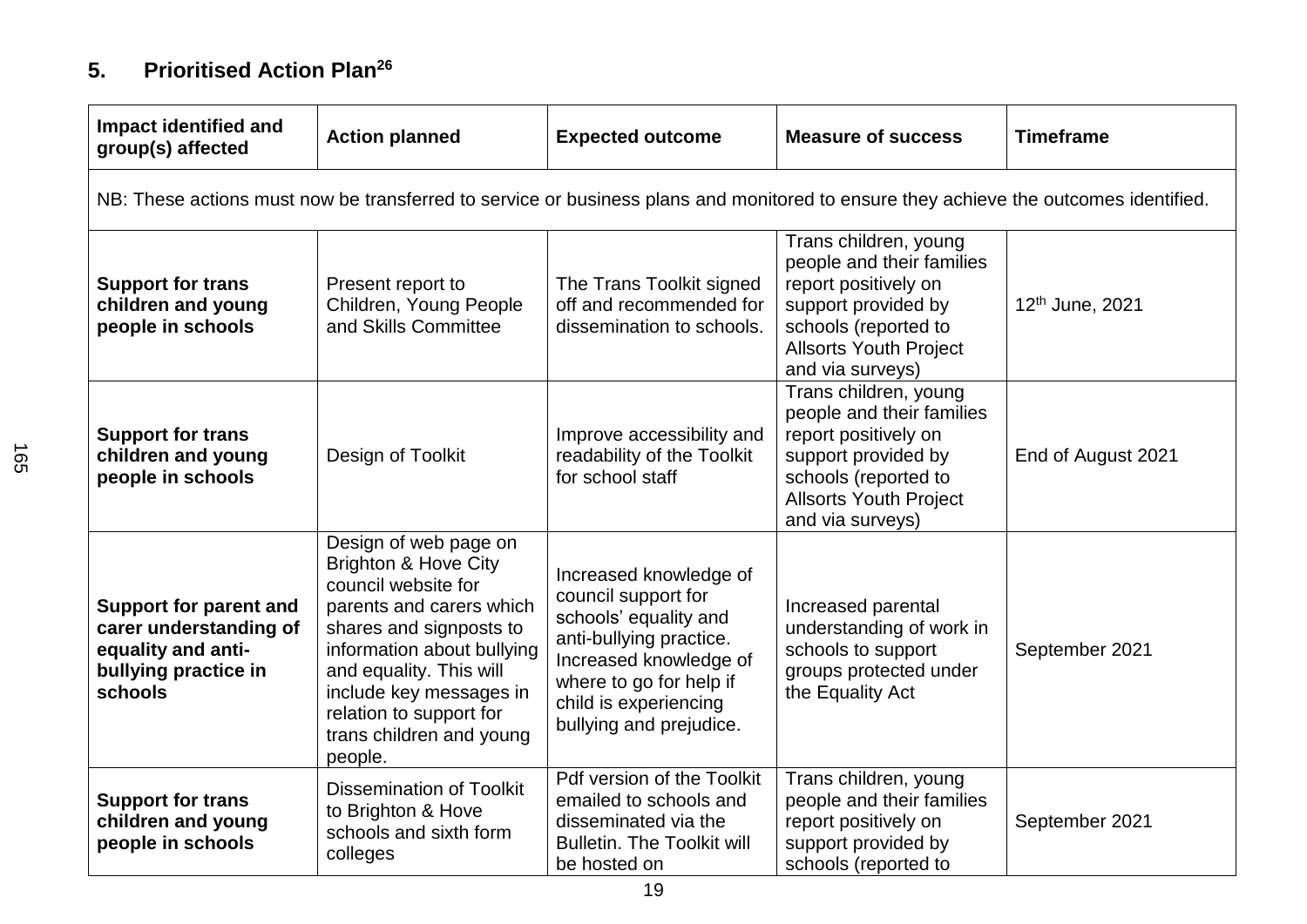|                                                                                                      |                                                                                                                                                                                                                                                                                                                                                         | www.beem.org.uk and<br><b>Allsorts Youth Project</b><br>resources page.     | <b>Allsorts Youth Project</b><br>and via surveys)                                                                                                                              |                                                                                                                                                                                                                                     |
|------------------------------------------------------------------------------------------------------|---------------------------------------------------------------------------------------------------------------------------------------------------------------------------------------------------------------------------------------------------------------------------------------------------------------------------------------------------------|-----------------------------------------------------------------------------|--------------------------------------------------------------------------------------------------------------------------------------------------------------------------------|-------------------------------------------------------------------------------------------------------------------------------------------------------------------------------------------------------------------------------------|
| <b>Support for trans</b><br>children and young<br>people in schools                                  | Trans awareness training<br>for school staff provided<br>through the council and<br><b>Allsorts Youth Project.</b>                                                                                                                                                                                                                                      | Increased confidence in<br>supporting trans children<br>and young people    | Trans children, young<br>people and their families<br>report positively on<br>support provided by<br>schools (reported to<br><b>Allsorts Youth Project</b><br>and via surveys) | Ongoing                                                                                                                                                                                                                             |
| <b>Support for non-binary</b><br>and Intersex / Young<br>people with Disorders<br>of Sex Development | Continue to develop<br>understanding of the<br>needs of these groups<br>through training.                                                                                                                                                                                                                                                               | Changes to the Toolkit or<br>additional guidance if<br>required.            |                                                                                                                                                                                | September 2022                                                                                                                                                                                                                      |
| <b>Support for trans</b><br>children and young<br>people in schools                                  | Review of EIA and the<br><b>Trans Inclusion Schools</b><br>Toolkit in line with new<br>guidance, research and<br>any needs identified.<br>Review will also take into<br>account relevant strands<br>of the council's Anti-<br><b>Racist Schools Strategy</b><br>and any other resources<br>or guidance developed to<br>ensure these are 'joined<br>up'. | Changes to the Toolkit.                                                     | Trans children, young<br>people and their families<br>report positively on<br>support provided by<br>schools (reported to<br><b>Allsorts Youth Project</b><br>and via surveys) | September 2022 (and<br>annually)                                                                                                                                                                                                    |
| <b>Support for all groups</b><br>in schools protected<br>under the Equality Act                      | Continue to offer and<br>provide anti-bullying,<br>equality and PSHE<br>guidance, resources,<br>consultancy and training<br>to schools in relation to<br>sex, race, religion and<br>belief and disability,<br>sexual orientation and<br>gender reassignment.                                                                                            | Continued provision of<br>guidance, resources,<br>consultancy and training. | Pupil and student<br>surveys show reductions<br>in reported prejudiced<br>based bullying.                                                                                      | Ongoing delivery through<br>council services<br>including: Equality & Anti-<br><b>Bullying Service, PSHE</b><br>Service, Gypsy Roma<br>Traveller Service, BHISS,<br><b>Ethnic Minority</b><br>Achievement Service,<br>SEND support. |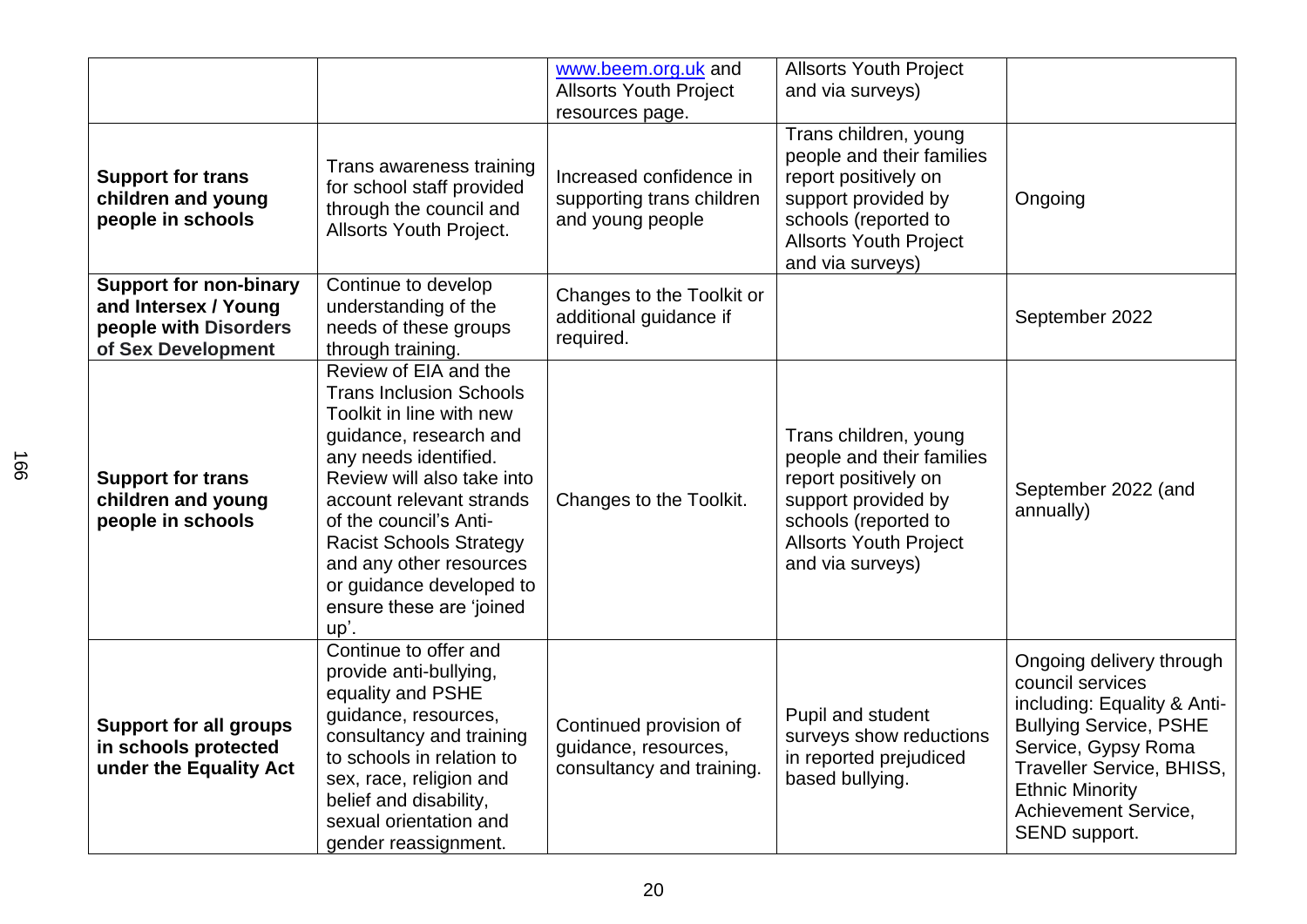**EIA sign-off:** (for the EIA to be final an email must sent from the relevant people agreeing it or this section must be signed) **Staff member completing Equality Impact Assessment: Sam Beal Date: 14.5.21 Directorate Management Team rep or Head of Service/Commissioning: Mark Storey Date: 25.5.21** CCG or BHCC Equality lead: **Anna Spragg by CCG or BHCC Equality lead:** 25 May 2021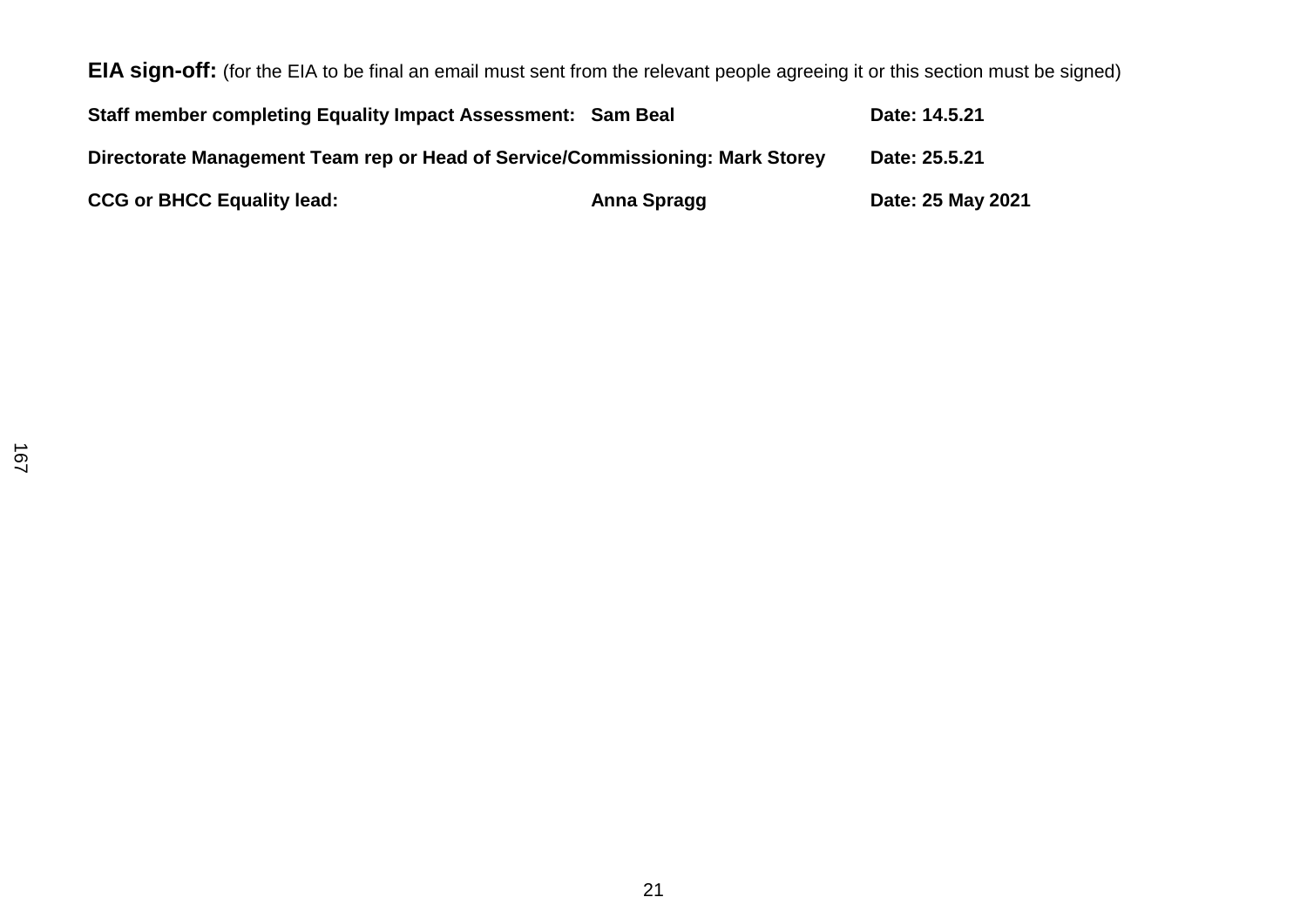**Guidance end-notes**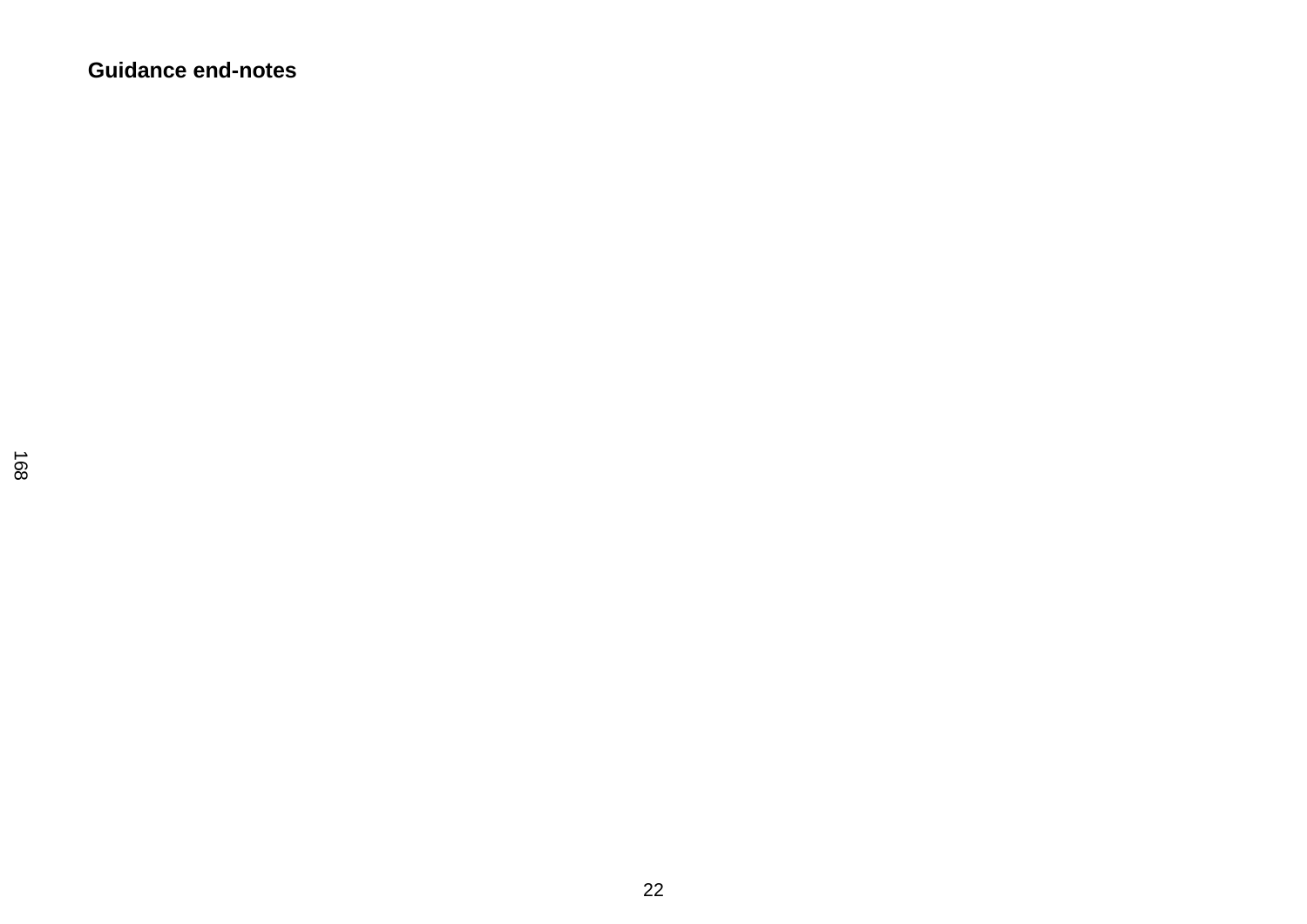The following principles, drawn from case law, explain what we must do to fulfil our duties under the Equality Act: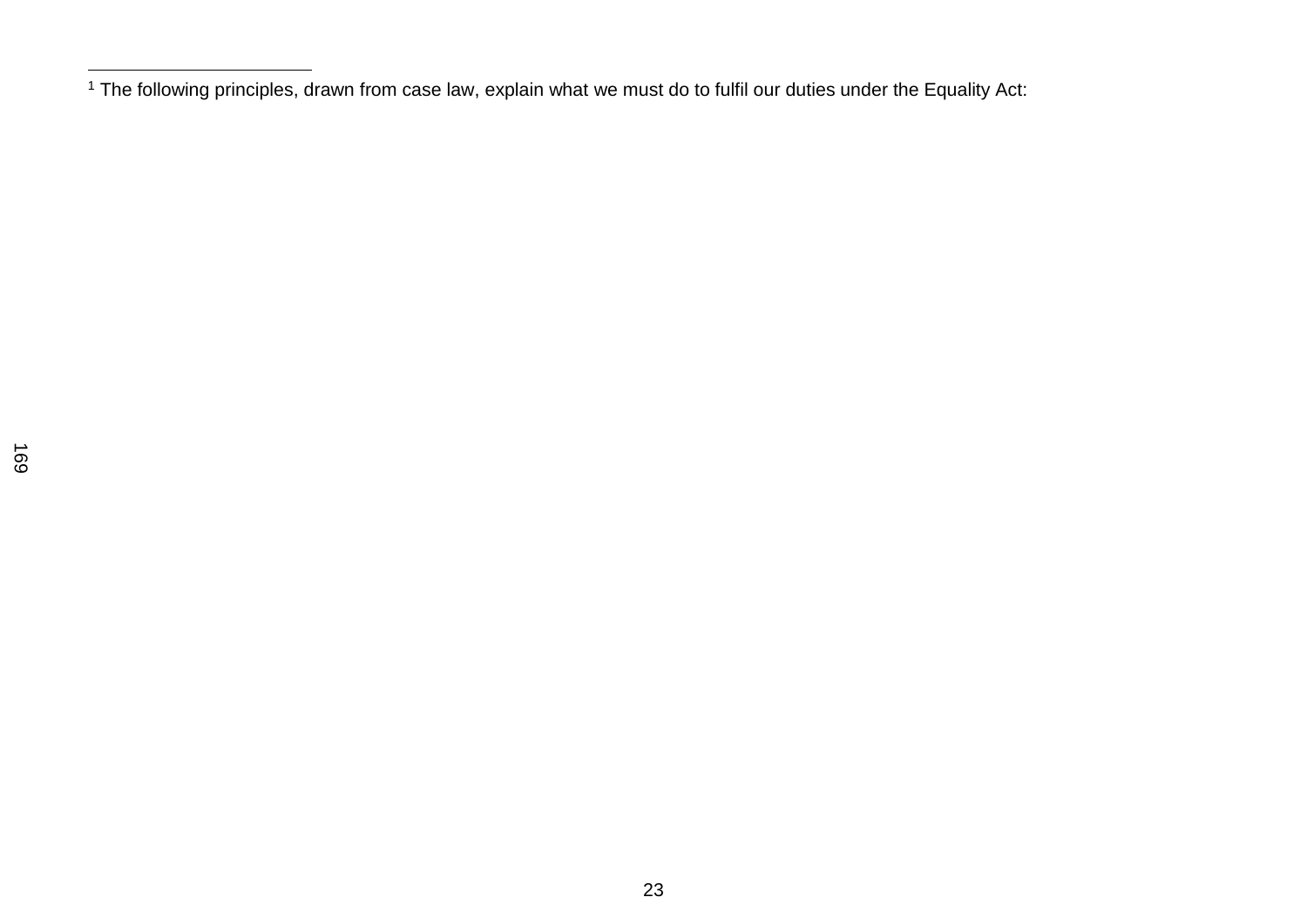- $\overline{a}$ **Knowledge:** everyone working for the council must be aware of our equality duties and apply them appropriately in their work.
- **Timeliness:** the duty applies at the time of considering policy options and/or before a final decision is taken not afterwards.
- **Real Consideration:** the duty must be an integral and rigorous part of your decision-making and influence the process.
- **Sufficient Information:** you must assess what information you have and what is needed to give proper consideration.
- **No delegation:** the council is responsible for ensuring that any contracted services which provide services on our behalf can comply with the duty, are required in contracts to comply with it, and do comply in practice. It is a duty that cannot be delegated.
- **Review:** the equality duty is a continuing duty. It applies when a policy is developed/agreed, and when it is implemented/reviewed.
- **Proper Record Keeping:** to show that we have fulfilled our duties we must keep records of the process and the impacts identified.

NB: Filling out this EIA in itself does not meet the requirements of the equality duty. All the requirements above must be fulfilled or the EIA (and any decision based on it) may be open to challenge. Properly used, an EIA can be a tool to help us comply with our equality duty and as a record that to demonstrate that we have done so.

### <sup>2</sup> **Our duties in the Equality Act 2010**

As a public sector organisation, we have a legal duty (under the Equality Act 2010) to show that we have identified and considered the impact and potential impact of our activities on all people in relation to their 'protected characteristics' (age, disability, gender reassignment, pregnancy and maternity, race, religion or belief, sex, sexual orientation, and marriage and civil partnership).

This applies to policies, services (including commissioned services), and our employees. The level of detail of this consideration will depend on what you are assessing, who it might affect, those groups' vulnerability, and how serious any potential impacts might be. We use this EIA template to complete this process and evidence our consideration.

### **The following are the duties in the Act. You must give 'due regard' (pay conscious attention) to the need to:**

- **avoid, reduce or minimise negative impact** (if you identify unlawful discrimination, including victimisation and harassment, you must stop the action and take advice immediately).
- **advance equality of opportunity**. This means the need to:
	- Remove or minimise disadvantages suffered by people due to their protected characteristics
	- Taking steps to meet the needs of people from protected groups where these are different from the needs of other people
	- Encouraging people from protected groups to participate in public life or in other activities where their participation is disproportionately low
	- Consider if there is a need to treat disabled people differently, including more favourable treatment where necessary
- **foster good relations between people who share a protected characteristic and those who do not**. This means:
	- Tackle prejudice
	- Promote understanding

<sup>3</sup> EIAs are always proportionate to:

- The size of the service or scope of the policy/strategy
- The resources involved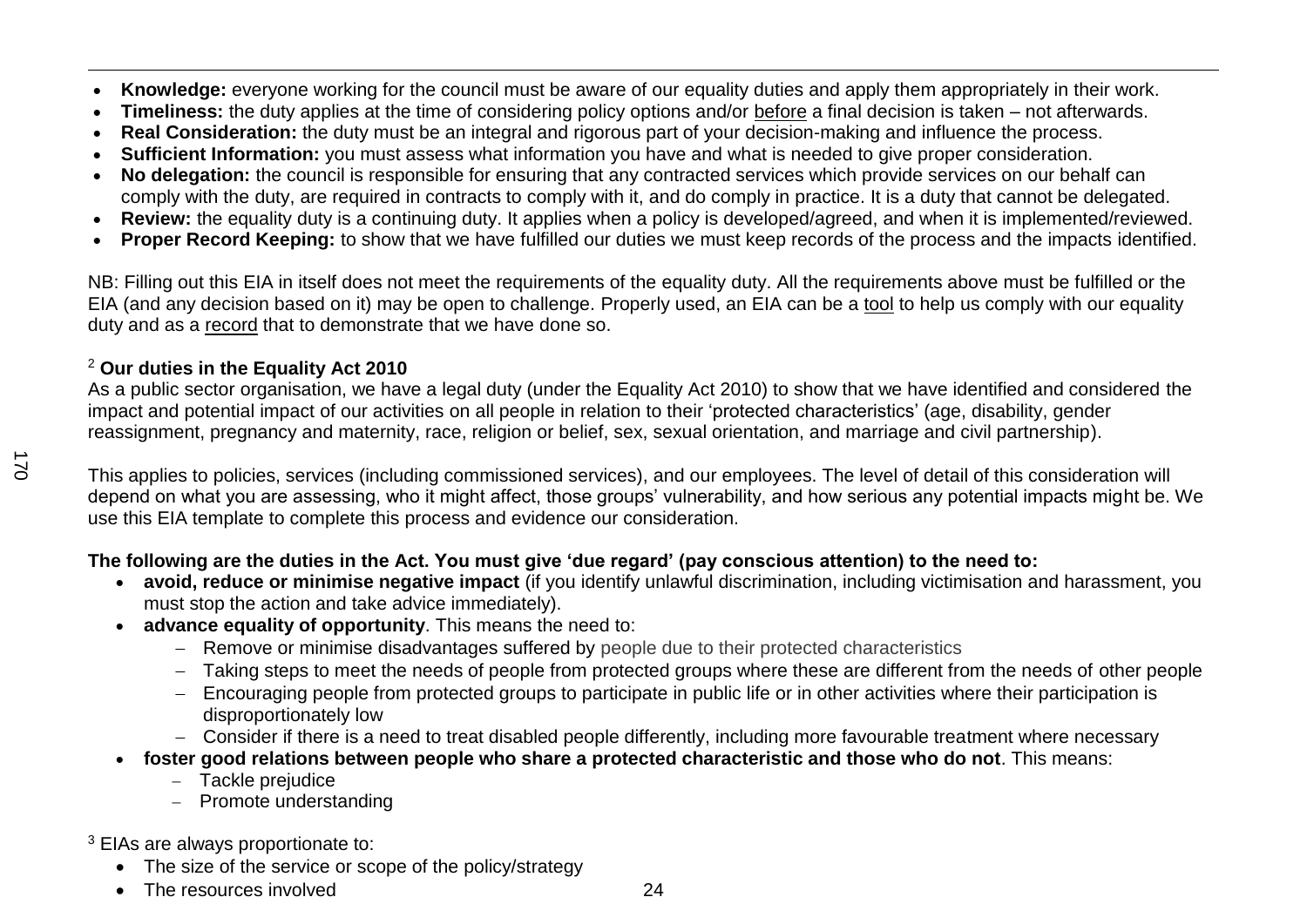- The numbers of people affected
- The size of the likely impact
- The vulnerability of the people affected within the context

The greater the impacts, the more thorough and demanding the process required by the Act will be.

### <sup>4</sup> **When to complete an EIA**:

 $\overline{a}$ 

- When planning or developing a new service, policy or strategy
- When reviewing an existing service, policy or strategy
- When ending or substantially changing a service, policy or strategy
- When there is an important change in the service, policy or strategy, or in the city (eg: a change in population), or at a national level (eg: a change of legislation)

Assessment of equality impact can be evidenced as part of the process of reviewing or needs assessment or strategy development or consultation or planning. It does not have to be on this template, but must be documented. Wherever possible, build the EIA into your usual planning/review processes.

### **Do you need to complete an EIA?** Consider:

- Is the policy, decision or service likely to be relevant to a specific group or groups (eg: older people)?
- How many people is it likely to affect?
- How significant are its impacts?
- Does it relate to an area where there are known inequalities?
- How vulnerable are the people (potentially) affected?

If there are potential impacts on people but you decide not to complete an EIA it is usually sensible to document why.

<sup>5</sup> **Title of EIA:** This should clearly explain what service / policy / strategy / change you are assessing

6 **ID no:** The unique reference for this EIA. If in doubt contact your CCG or BHCC equality lead (see page 1)

<sup>7</sup> **Team/Department:** Main team responsible for the policy, practice, service or function being assessed

<sup>8</sup> Focus of EIA: A member of the public should have a good understanding of the policy or service and any proposals after reading this section. Please use plain English and write any acronyms in full first time - eg: 'Equality Impact Assessment (EIA)'

This section should explain what you are assessing:

- What are the main aims or purpose of the policy, practice, service or function?
- 25 person/team/body and where other organisations deliver under procurement or partnership arrangements. Who implements, carries out or delivers the policy, practice, service or function? Please state where this is more than one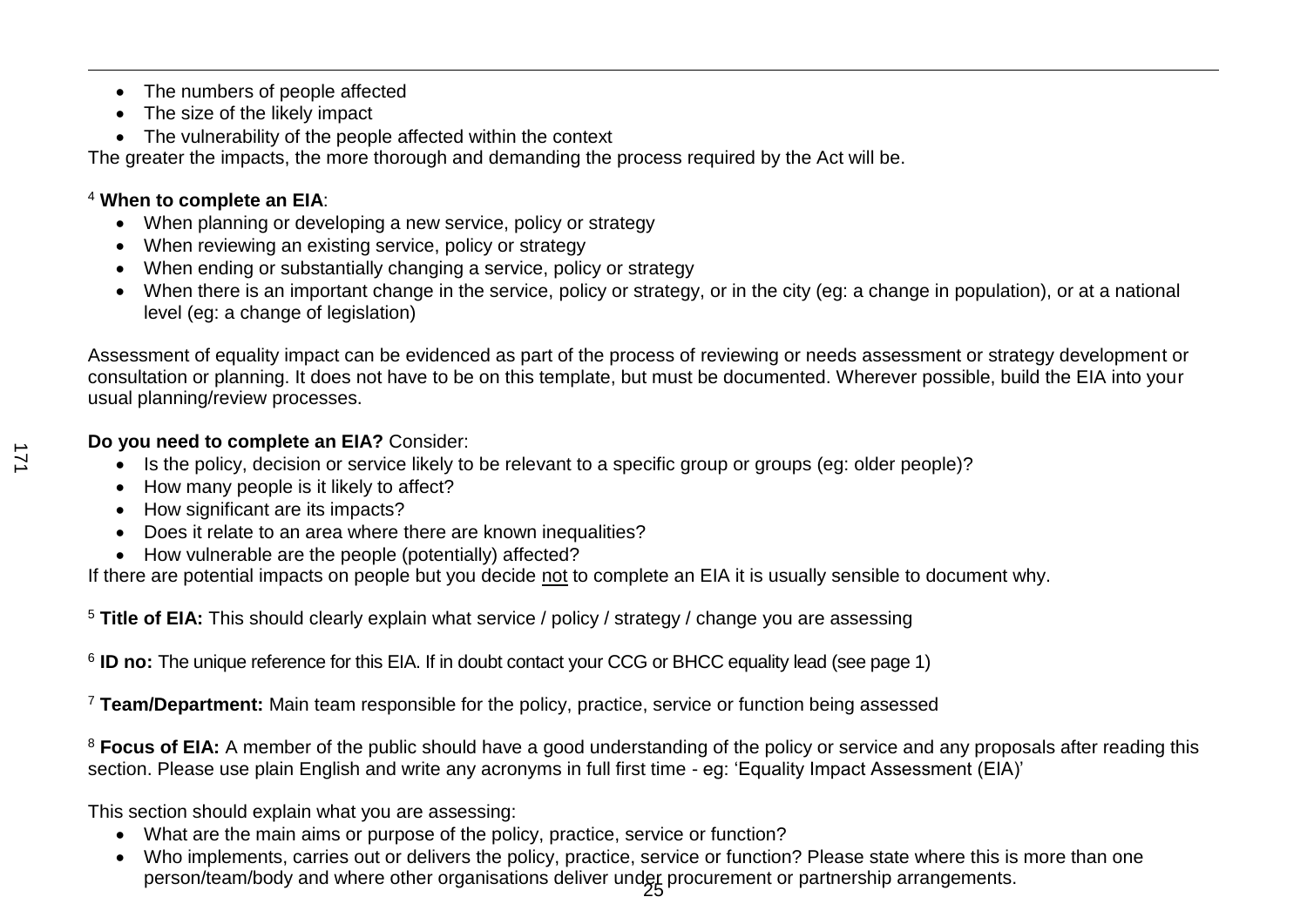- How does it fit with other services?
- Who is affected by the policy, practice, service or function, or by how it is delivered? Who are the external and internal serviceusers, groups, or communities?
- What outcomes do you want to achieve, why and for whom? Eg: what do you want to provide, what changes or improvements, and what should the benefits be?
- What do existing or previous inspections of the policy, practice, service or function tell you?
- What is the reason for the proposal or change (financial, service, legal etc)? The Act requires us to make these clear.

<sup>9</sup> Previous actions: If there is no previous EIA or this assessment if of a new service, then simply write 'not applicable'.

<sup>10</sup> **Data:** Make sure you have enough data to inform your EIA.

- What data relevant to the impact on specific groups of the policy/decision/service is available?<sup>10</sup>
- What further evidence is needed and how can you get it? (Eg: further research or engagement with the affected groups).
- What do you already know about needs, access and outcomes? Focus on each of the groups identified above in turn. Eg: who uses the service? Who doesn't and why? Are there differences in outcomes? Why?
- Have there been any important demographic changes or trends locally? What might they mean for the service or function?
- Does data/monitoring show that any policies or practices create particular problems or difficulties for any groups?
- Do any equality objectives already exist? What is current performance like against them?
- Is the service having a positive or negative effect on particular people in the community, or particular groups or communities?
- Use local sources of data (eg: JSNA:<http://www.bhconnected.org.uk/content/needs-assessments> and Community Insight: [http://brighton-hove.communityinsight.org/#](http://brighton-hove.communityinsight.org/) ) and national ones where they are relevant.

<sup>11</sup> **Engagement:** You must engage appropriately with those likely to be affected to fulfil the equality duty.

- What do people tell you about the services?
- Are there patterns or differences in what people from different groups tell you?
- What information or data will you need from communities?
- How should people be consulted? Consider:
	- (a) consult when proposals are still at a formative stage;
	- (b) explain what is proposed and why, to allow intelligent consideration and response;
	- (c) allow enough time for consultation;
	- (d) make sure what people tell you is properly considered in the final decision.
- Try to consult in ways that ensure all perspectives can be considered.
- Identify any gaps in who has been consulted and identify ways to address this.

<sup>12</sup> Your EIA must get to grips fully and properly with actual and potential impacts.

• The equality duty does not stop decisions or changes, but means we must conscientiously and deliberately confront the anticipated impacts on people.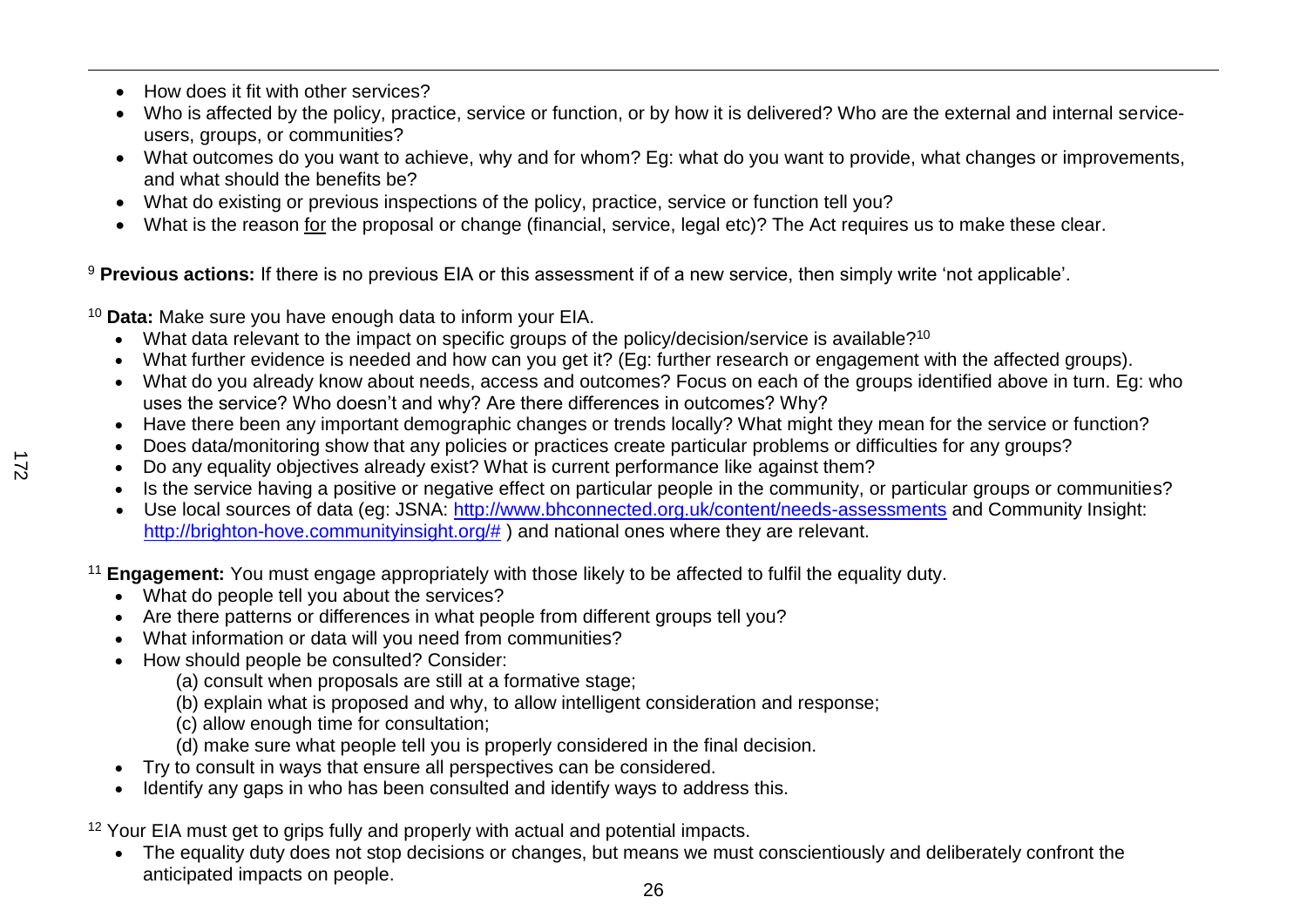- Be realistic: don't exaggerate speculative risks and negative impacts.
- Be detailed and specific so decision-makers have a concrete sense of potential effects. Instead of "the policy is likely to disadvantage older women", say how many or what percentage are likely to be affected, how, and to what extent.
- Questions to ask when assessing impacts depend on the context. Examples:
	- o Are one or more groups affected differently and/or disadvantaged? How, and to what extent?
	- o Is there evidence of higher/lower uptake among different groups? Which, and to what extent?
	- o If there are likely to be different impacts on different groups, is that consistent with the overall objective?
	- o If there is negative differential impact, how can you minimise that while taking into account your overall aims
	- o Do the effects amount to unlawful discrimination? If so the plan must be modified.
	- o Does the proposal advance equality of opportunity and/or foster good relations? If not, could it?

<sup>13</sup> Consider all three aims of the Act: removing barriers, and also identifying positive actions we can take.

- Where you have identified impacts you must state what actions will be taken to remove, reduce or avoid any negative impacts and maximise any positive impacts or advance equality of opportunity.
- Be specific and detailed and explain how far these actions are expected to improve the negative impacts.
- If mitigating measures are contemplated, explain clearly what the measures are, and the extent to which they can be expected to reduce / remove the adverse effects identified.
- An EIA which has attempted to airbrush the facts is an EIA that is vulnerable to challenge.
- <sup>14</sup> **Age**: People of all ages

<sup>15</sup> **Gender Reassignment:** A transgender person is someone who proposes to, starts or has completed a process to change their gender. A person does not need to be under medical supervision to be protected

<sup>16</sup> **Pregnancy and Maternity:** Protection is during pregnancy and any statutory maternity leave to which the woman is entitled.

<sup>17</sup> Race/Ethnicity: This includes ethnic or national origins, colour or nationality, and includes refugees and migrants, and Gypsies and Travellers. Refugees and migrants means people whose intention is to stay in the UK for at least twelve months (excluding visitors, short term students or tourists). This definition includes asylum seekers; voluntary and involuntary migrants; people who are undocumented; and the children of migrants, even if they were born in the UK.

<sup>18</sup> Religion and Belief: Religion includes any religion with a clear structure and belief system. Belief means any religious or philosophical belief. The Act also covers lack of religion or belief.

27

<sup>19</sup> **Sex/Gender:** Both men and women are covered under the Act.

<sup>20</sup> **Sexual Orientation:** The Act protects bisexual, gay, heterosexual and lesbian people